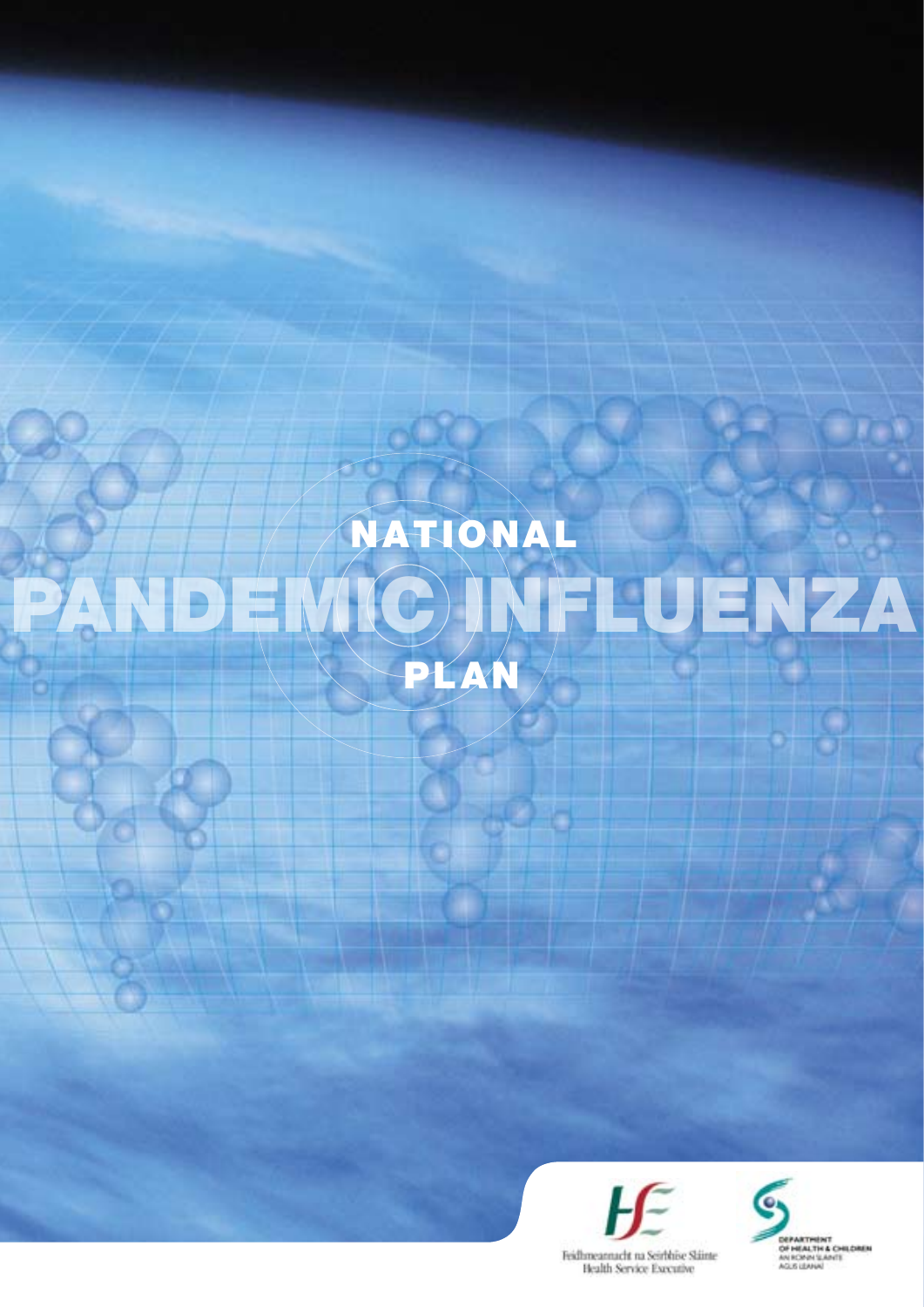# **Contents**

|                          | Executive Summary <b>Executive Summary 2</b>      |
|--------------------------|---------------------------------------------------|
| <b>Glossary of Terms</b> |                                                   |
| <b>Section One</b>       |                                                   |
| <b>Section Two</b>       |                                                   |
| <b>Section Three</b>     |                                                   |
| <b>Section Four</b>      |                                                   |
| <b>Section Five</b>      | Pandemic Response: Roles and Responsibilities  26 |
| <b>Section Six</b>       |                                                   |
| <b>Section Seven</b>     |                                                   |
| <b>Section Eight</b>     |                                                   |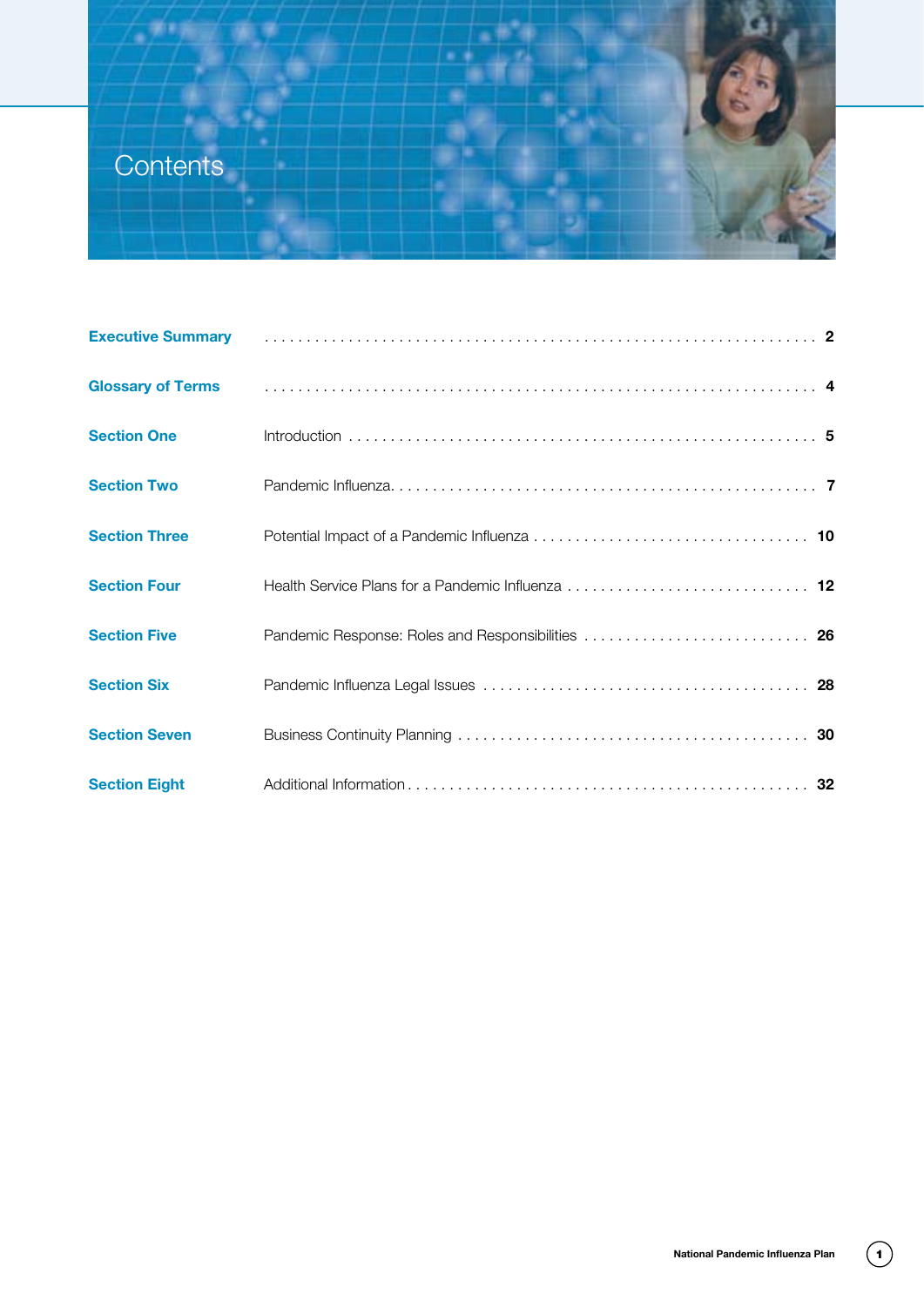# Executive Summary

The purpose of this document is to tell you about pandemic influenza (flu), to explain what the Government and the health services are doing to prepare for a possible pandemic and most importantly, to advise you what you need to do if there is a pandemic.

#### ■ What is a Pandemic Influenza?

Influenza (or flu) is an acute respiratory illness caused by infection with an influenza virus. It can be a serious illness and should not be confused with a cold. Pandemic influenza is a worldwide flu epidemic.

If there is an influenza pandemic, it will cause major disruption to health and social services and to businesses around the world. Many people will be infected with the influenza virus and a significant number may die. This is why it is essential to have a plan in place before an influenza pandemic occurs.

One of the main challenges in planning for an influenza pandemic is that we cannot forecast the nature and impact of the pandemic virus until it emerges. Experts believe that the most imminent threat comes from the current avian flu situation but this is by no means inevitable.

At present, the avian flu H5N1 strain is causing disease in birds in countries in Asia and Africa. In a few cases, this virus has passed from birds to humans, causing severe illness and often death. So far, there has been no mutation of the virus, allowing it to pass from human to human however if the virus develops the capability of being passed between humans (that is, if it mutates), it could lead to a pandemic.

At first, the virus would affect only small groups of people but then it would spread to wider although still localised areas. The outbreak at this point would be considered an epidemic. With international travel, however, the virus could then be easily carried to other parts of the world causing new outbreaks of the disease, it will then have become an influenza pandemic.

#### ■ What is being done to prepare for a Pandemic Influenza?

Many organisations, including the World Health Organization, the European Centre for Disease Prevention and Control, and the Health Protection Surveillance Centre in Ireland are monitoring the progress of the H5N1 virus, so that they can take action as soon as there is any sign of the virus mutating and passing from human to human.

In Ireland, the Department of Health and Children and the Health Service Executive are preparing to deal with a potential pandemic. Plans have been developed from the work of expert groups on vaccines and antiviral medicines, surveillance, communications, case management, laboratory operation, personnel and supplies.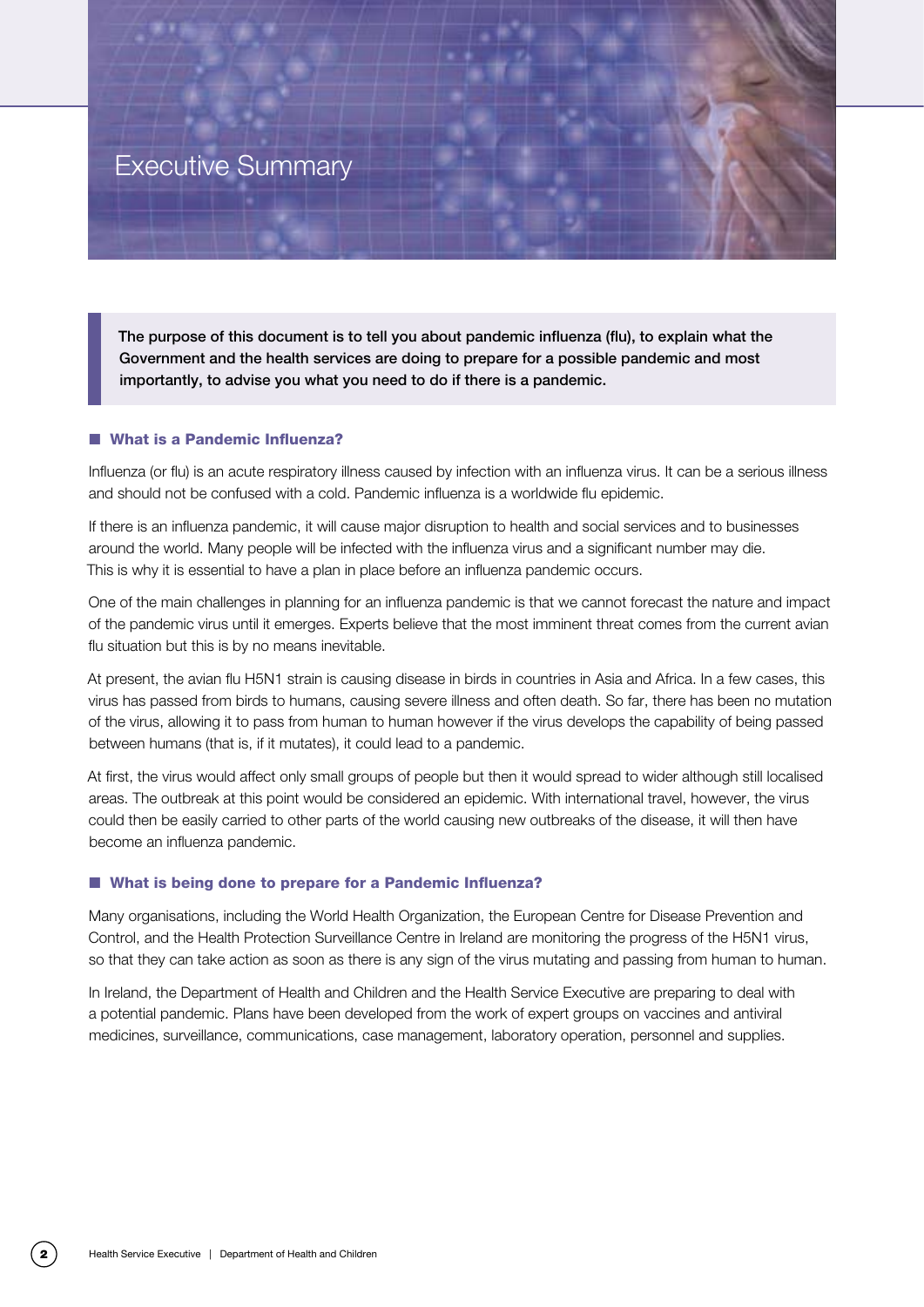This *National Pandemic Influenza Plan* is based on eight core elements:

- • communications strategy
- telephone hotline
- outlining the responsibilities of the public
- surveillance
- antiviral drugs
- pandemic vaccine
- reorganisation of health services and redeployment of health service staff
- essential supplies.

This plan is based on the assumption that 96% of those who fall ill can be cared for in their own homes. Much of the planning effort revolves around making this possible. It includes:

- a communications plan to keep healthcare professionals and the public informed and advised at all times
- provision of antiviral medicines to those who fall ill to reduce the duration and severity of their symptoms
- a dedicated telephone hotline to provide advice and support.

#### ■ What should I do to prepare for a Pandemic Influenza?

You have a huge role to play in preparing for a pandemic. It is important that you read this document carefully so that you know what to do. If and when a pandemic becomes imminent, you will need to stock up on essential medicines, food and other supplies. You will also need to plan how you will care at home for household/family members who fall ill, particularly members of your family who live alone.

Limiting the spread of the infection is very important. You should avoid unnecessary gatherings and, if you have symptoms, you should keep contact with others to a minimum.

#### ■ What should businesses do to prepare for a Pandemic Influenza?

Businesses and other organisations need to consider the implications of a pandemic for their operations. This includes identifying essential functions and posts and putting in place measures to maintain core business activities for several weeks during which there are likely to be high levels of staff absenteeism.

#### ■ Will this plan still be up to date if a Pandemic Influenza occurs?

As international understanding of the pandemic increases, we will adapt and change our plan as appropriate.

Your co-operation with the health services before and during the pandemic will be crucial in slowing or preventing the spread of the disease and in supporting your family and community during the pandemic.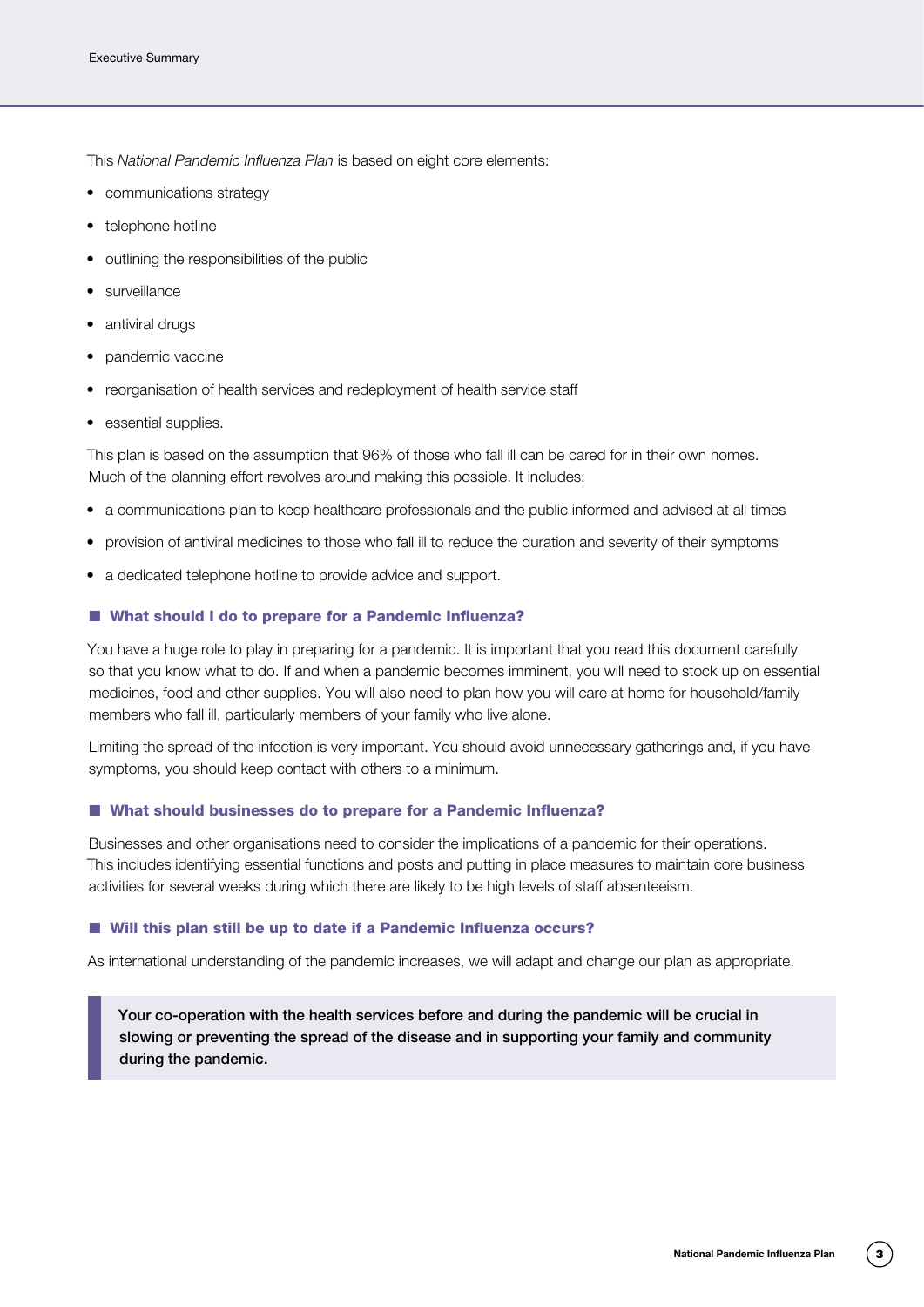# Glossary of Terms



| <b>Antiviral medicine</b>                    | A drug that is active against a virus                                                                                                                                                                                      |
|----------------------------------------------|----------------------------------------------------------------------------------------------------------------------------------------------------------------------------------------------------------------------------|
| <b>Case fatality rate</b>                    | Percentage of people who die from the disease                                                                                                                                                                              |
| <b>Clinical attack rate</b>                  | Percentage of infected people who become ill                                                                                                                                                                               |
| DoH&C                                        | Department of Health and Children                                                                                                                                                                                          |
| <b>ECDC</b>                                  | European Centre for Disease Prevention and Control                                                                                                                                                                         |
| <b>Epidemic</b>                              | The occurrence of more cases of disease than expected in a given<br>area or among a specific group of people over a particular period<br>of time                                                                           |
| EU                                           | European Union                                                                                                                                                                                                             |
| <b>HPSC</b>                                  | Health Protection Surveillance Centre. This unit within the HSE<br>is Ireland's specialist agency for the monitoring of communicable<br>diseases (diseases that have the ability of passing from one person<br>to another) |
| <b>HSE</b>                                   | <b>Health Service Executive</b>                                                                                                                                                                                            |
| <b>Index case</b>                            | The first person to be infected with the disease in an epidemic                                                                                                                                                            |
| <b>Irish Pandemic Influenza Expert Group</b> | A group set up to provide expert advice to the Minister for Health<br>and Children and the HSE on pandemic influenza                                                                                                       |
| <b>Morbidity</b>                             | Sickness                                                                                                                                                                                                                   |
| <b>Mortality</b>                             | Deaths                                                                                                                                                                                                                     |
| <b>Pandemic</b>                              | A global epidemic                                                                                                                                                                                                          |
| <b>Prophylaxis</b>                           | Treatment given in advance to prevent potential disease                                                                                                                                                                    |
| <b>Surveillance</b>                          | Systematic collection and analysis of health data in order to be able<br>to detect changes in disease patterns                                                                                                             |
| <b>WHO</b>                                   | World Health Organization. The United Nations specialised agency<br>for health.                                                                                                                                            |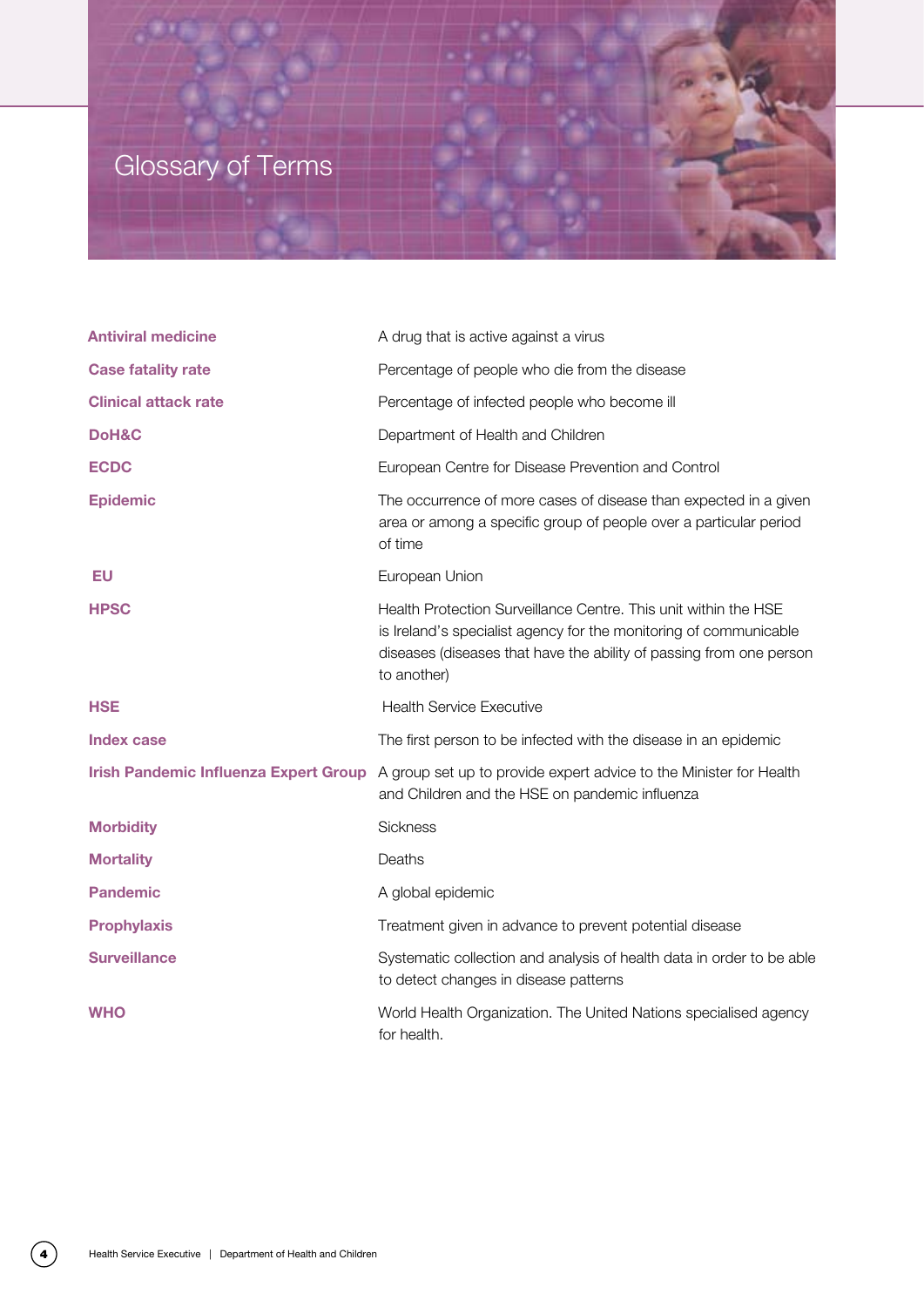The *National Pandemic Influenza Plan* outlines the steps to be taken to prepare for, and deal with, a worldwide influenza pandemic. This plan will be reviewed and updated as necessary.

The Department of Health and Children and the Health Service Executive (HSE) have developed this plan based on recommendations by the World Health Organization for national pandemic plans. The plan reflects the advice of the Irish Pandemic Influenza Expert Group. It concentrates on the health response but also provides some advice on the planning which must take place across all sectors of society.

The purpose of this document is to tell you about pandemic influenza (flu), to explain what the Government and the health services are doing to prepare for a possible pandemic and most importantly, to advise you what you need to do if there is a pandemic.

Contingency planning for an event which may occur in the future can be difficult to justify, particularly in the face of more immediate problems and priorities. However, the World Health Organization (WHO) has identified two vital reasons to invest in pandemic preparedness:

- 1. Preparation will lessen the direct medical and economic effects of a pandemic by making sure that adequate measures are put in place before the pandemic occurs.
- 2. Improvements in infrastructure to prepare for the next influenza pandemic which will provide benefits now and will also mitigate the effect of other epidemics or infectious disease threats.

Improving our preparedness to manage an influenza pandemic is, therefore, a high priority for the Government and the HSE.

The overall aims of pandemic planning in Ireland are to reduce mortality (deaths) and morbidity (sickness) and to minimise the resulting disruption to society.

This plan has been developed taking account of pandemic plans developed by other countries, the original influenza pandemic preparedness plan, *A Model Plan for Influenza Pandemic Preparedness (2002) and the Public Health Emergency Plan (2004)* .

In conjunction with this plan, we have published *Pandemic Influenza Preparedness for Ireland: Advice of the Pandemic Influenza Expert Group*. This provides authoritative information on pandemic influenza, clinical guidance and public health advice to health professionals and others involved in pandemic influenza preparedness and response.

The 2005 WHO Global Influenza Preparedness Plan contains recommendations and actions for national authorities. These are divided into five categories: planning and coordination, situation monitoring and assessment, prevention and containment, health system response, communications and all have been addressed in this plan.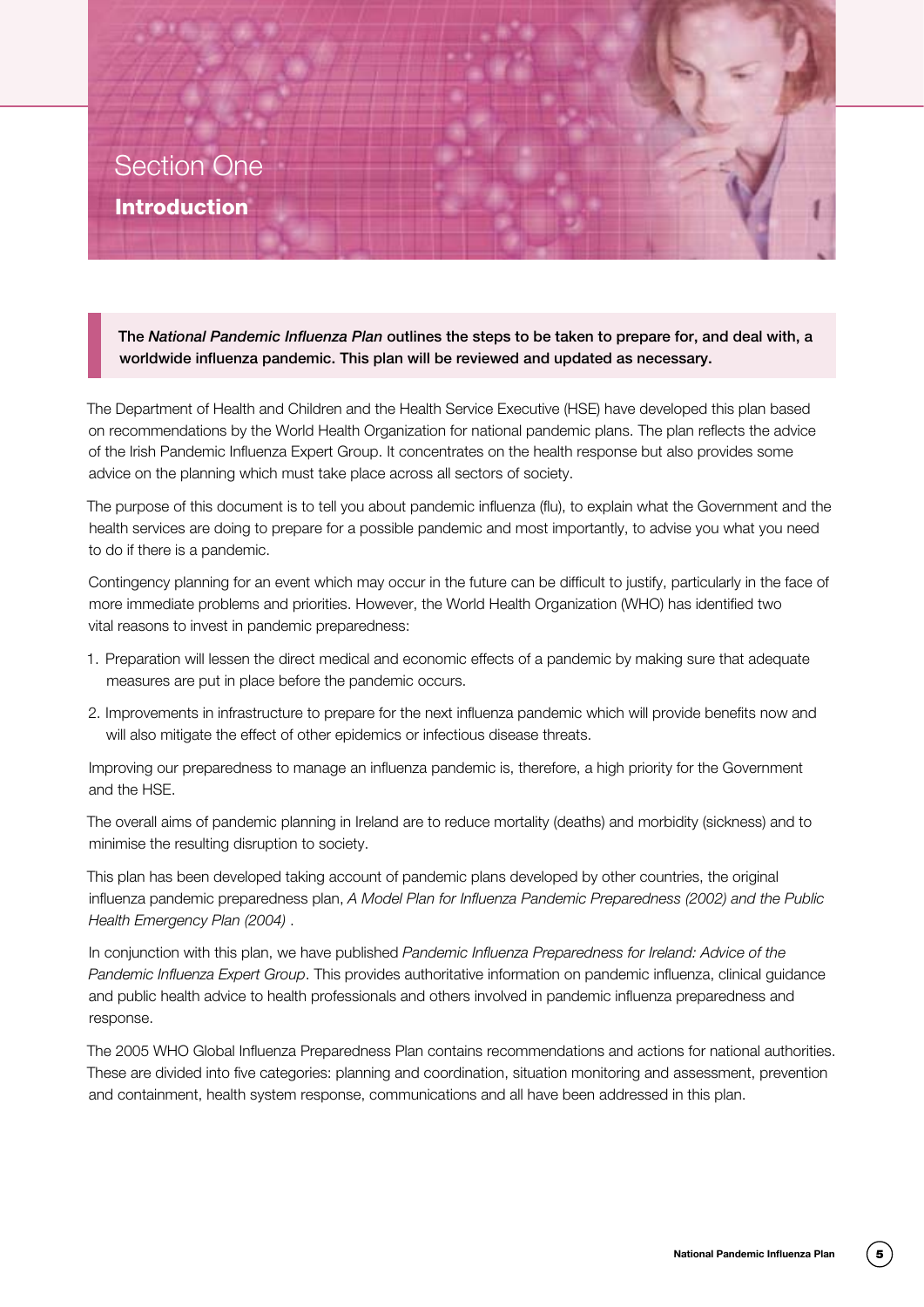#### **N** Overview of this document

- **Section 1** Introduction.
- **Section 2** Outlines what pandemic influenza is and describes the phases of an influenza pandemic.
- **Section 3** Explains the difficulty in predicting the potential impact of a pandemic and outlines the current planning assumptions.
- **Section 4** Describes health service plans for the next pandemic. The key elements of the plan are described under eight headings:
	- Communications strategy
	- Telephone hotline
	- Responsibilities as an individual
	- • Surveillance
	- Antiviral drugs
	- Pandemic vaccine
	- Reorganisation of health services and redeployment of health service staff
	- Essential supplies.
- **Section 5** Outlines the roles and responsibilities of those involved in responding to a pandemic.
- **Section 6** Covers legal issues relating to pandemic influenza.
- **Section 7** Identifies the key elements of business continuity planning.
- **Section 8** Provides additional information.

This document is available on the websites of the Department of Health and Children (www.dohc.ie) and the HSE (www.hse.ie).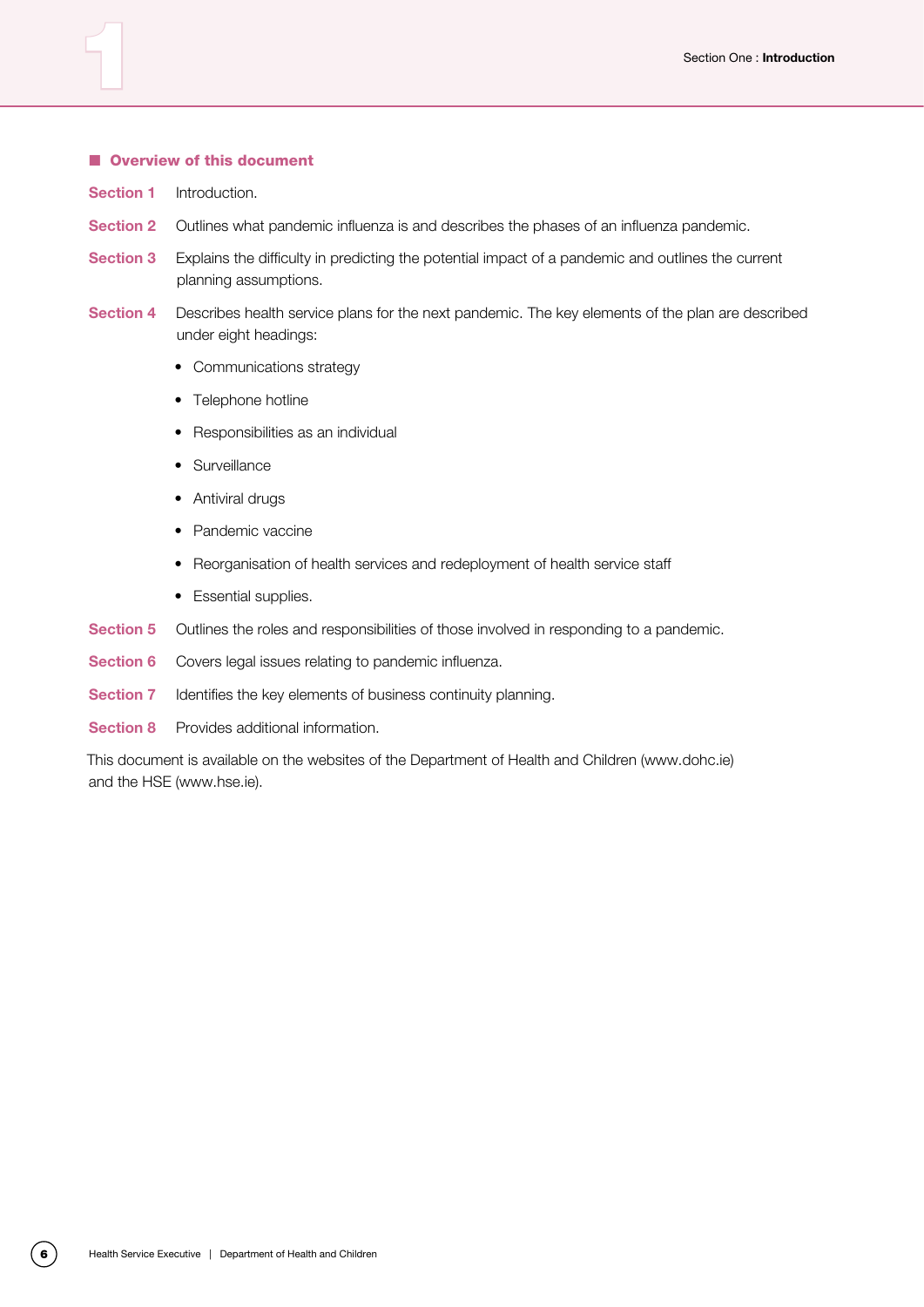

#### ■ What is Influenza?

Section Two

Pandemic Influenza

Influenza (or flu) is an acute respiratory illness caused by infection with an influenza virus. There are three types. Influenza A and Influenza B cause the majority of infections, Influenza C rarely causes human illness.

Influenza is characterised by the sudden onset of symptoms which include a temperature of 38ºC or more with a dry cough, headache, sore muscles and sore throat. Recovery usually occurs within two to seven days.

#### ■ What is Avian Influenza?

Avian influenza (bird flu) is an infectious disease of birds caused by type A strains of the influenza virus. The disease, which was first identified in Italy 100 years ago, occurs worldwide.

Infection causes a wide range of symptoms in birds, ranging from mild illness to a highly contagious and rapidly fatal disease. It can cause severe epidemics. In a rare number of cases, bird flu passes from birds to humans, causing severe illness and often death. The avian flu strain which is causing most concern at the moment is H5N1.

#### ■ What is an Influenza Pandemic?

An influenza pandemic is a worldwide flu epidemic. It can start when three conditions have been met:

- 1. A new influenza virus subtype appears
- 2. It infects humans, causing serious illness
- 3. It spreads easily between humans.

A new virus may be a re-emerging human virus subtype which has not been in circulation for some time, or a virus originating in birds which has changed into a form that is highly infectious for humans.

A pandemic can cause serious illness and death and can give rise to enormous social and economic disruption worldwide.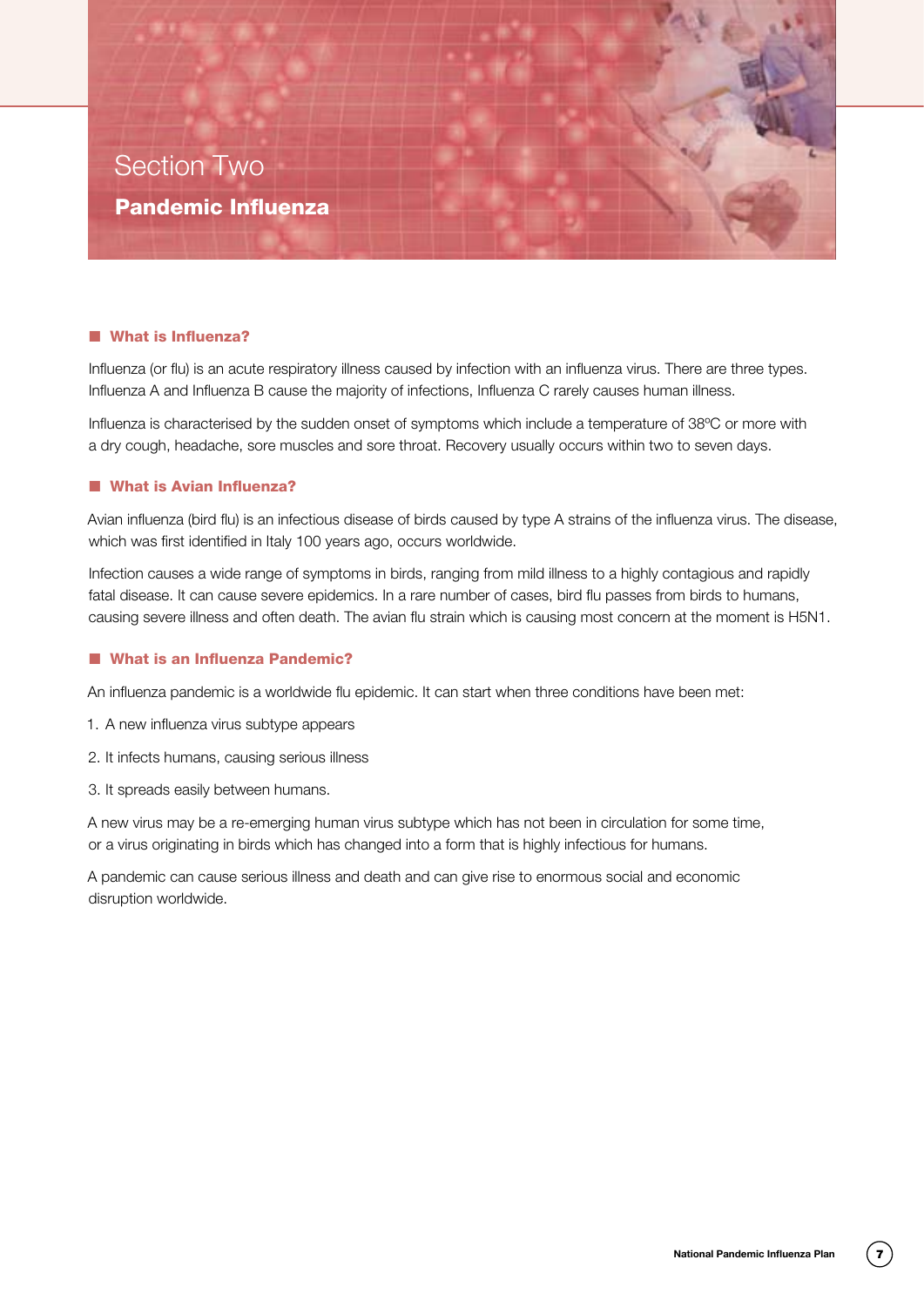#### $\blacksquare$  **History of Pandemics**

Influenza A viruses periodically cause pandemics with high rates of illness and mortality. In the 20th century, there were three influenza pandemics: 'Spanish flu' (1918-1919), 'Asian flu' (1957-1958) and 'Hong Kong flu' (1968-1969).

Of these pandemics, the Spanish flu had the most devastating impact and resulted in about 40 million deaths worldwide. The Asian flu caused more than two million deaths worldwide, while the Hong Kong flu resulted in about one million deaths.

Most new flu strains appear in South East Asia where large numbers of people are in close contact with domestic fowl and animals. Increased international travel means that the next pandemic virus may appear in Ireland soon after its emergence in another part of the world.

#### **n** The Pandemic Threat

The risk of pandemic influenza is serious. Experts believe that future pandemics are inevitable but agree that it is difficult to predict the timing, source and impact of the next pandemic.

The avian flu virus (H5N1) meets the first two pandemic conditions: it is a new virus for humans and more than half of those infected have died. However, it has not, to date, met the third condition: the establishment of efficient and sustained human-to-human transmission of the virus.

#### ■ Outline of Pandemic Phases

The World Health Organization (WHO) uses six phases of pandemic alert as a system for informing the world of the seriousness of the threat. These phases reflect the progression of an influenza pandemic from the first appearance of a new flu virus to wide international spread.

| <b>Phase 1</b> | No new influenza virus subtypes have been detected in humans. An influenza virus subtype<br>that has caused human infection may be present in animals. If present in animals, the risk<br>of human infection or disease is considered to be low. |
|----------------|--------------------------------------------------------------------------------------------------------------------------------------------------------------------------------------------------------------------------------------------------|
| Phase 2        | No new influenza virus subtypes have been detected in humans. However, a circulating<br>animal influenza subtype poses a substantial risk of human disease.                                                                                      |
| Phase 3        | Human infection(s) with a new subtype, but no human to human spread (or, at most,<br>rare instances of spread to a close contact). We are now in Phase 3 (January 2007).                                                                         |
| Phase 4        | Small cluster(s) with limited human to human transmission, suggesting that the virus is not<br>well adapted to humans.                                                                                                                           |
| Phase 5        | Large cluster(s) but human to human spread still localised, suggesting that the virus<br>is becoming better adapted to humans, but may not yet be fully transmissible.<br>At this stage, there is a substantial risk of a pandemic.              |
| Phase 6        | Pandemic phase: increased and sustained transmission in human population.                                                                                                                                                                        |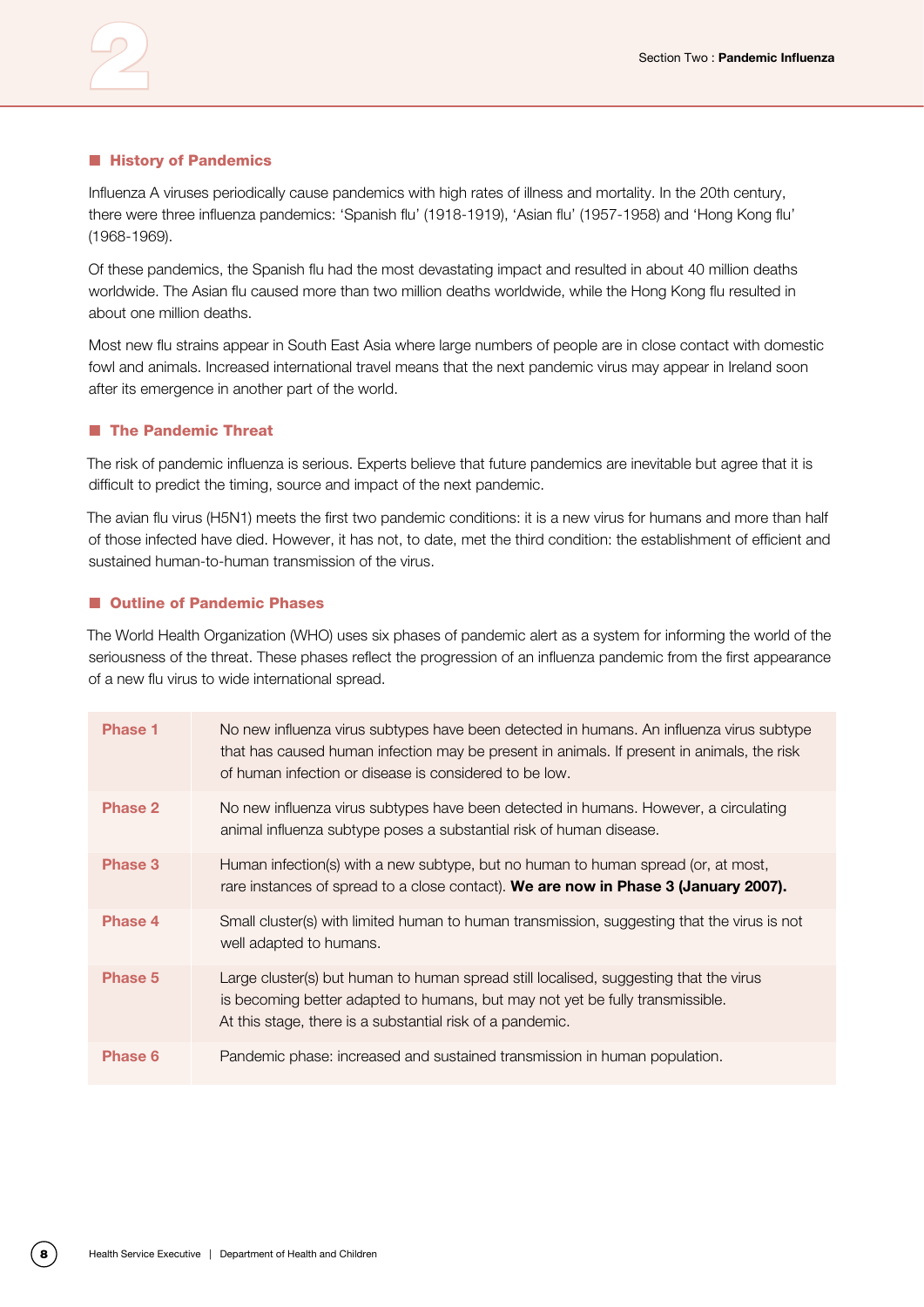

The designation of alert phases, including decisions on when to move from one phase to another, is made by the Director-General of the World Health Organization. The transition between phases may be rapid and some phases may be skipped.

Each alert phase coincides with a series of recommended activities to be undertaken by WHO, the international community, Governments and industry. Changes from one phase to another are triggered by several factors, which include the behaviour of the disease and the characteristics of circulating viruses.

The WHO Plan allows for additional national sub-divisions for Phase 2 onwards depending on whether a country is affected itself, has extensive travel/trade links with an affected country, or is not affected.

The European Commission has published four levels of alert to be used in the European context during WHO Pandemic Phase 6:

| Level 1 | Applies when there are no confirmed human cases infected with the pandemic virus in any<br>EU Member State. |
|---------|-------------------------------------------------------------------------------------------------------------|
| Level 2 | Applies when there is one or more confirmed human case in any EU Member State.                              |
| Level 3 | Applies when there is a confirmed outbreak in any EU Member State.                                          |
| Level 4 | Applies when there is widespread transmission in the EU.                                                    |

Specific Irish alert levels have also been developed for WHO Pandemic Phase 6:

| <b>Irish Alert Level 1</b> | Cases only outside Ireland (in a country or countries with or without extensive<br>Irish travel/trade links). |
|----------------------------|---------------------------------------------------------------------------------------------------------------|
| <b>Irish Alert Level 2</b> | New virus isolated in Ireland.                                                                                |
| <b>Irish Alert Level 3</b> | Outbreaks in Ireland.                                                                                         |
| <b>Irish Alert Level 4</b> | Widespread activity in Ireland.                                                                               |

**As of January 2007, the world is in WHO Phase 3: a new influenza virus subtype is causing disease in humans, but is not yet spreading efficiently and sustainably among humans. See www.who.int**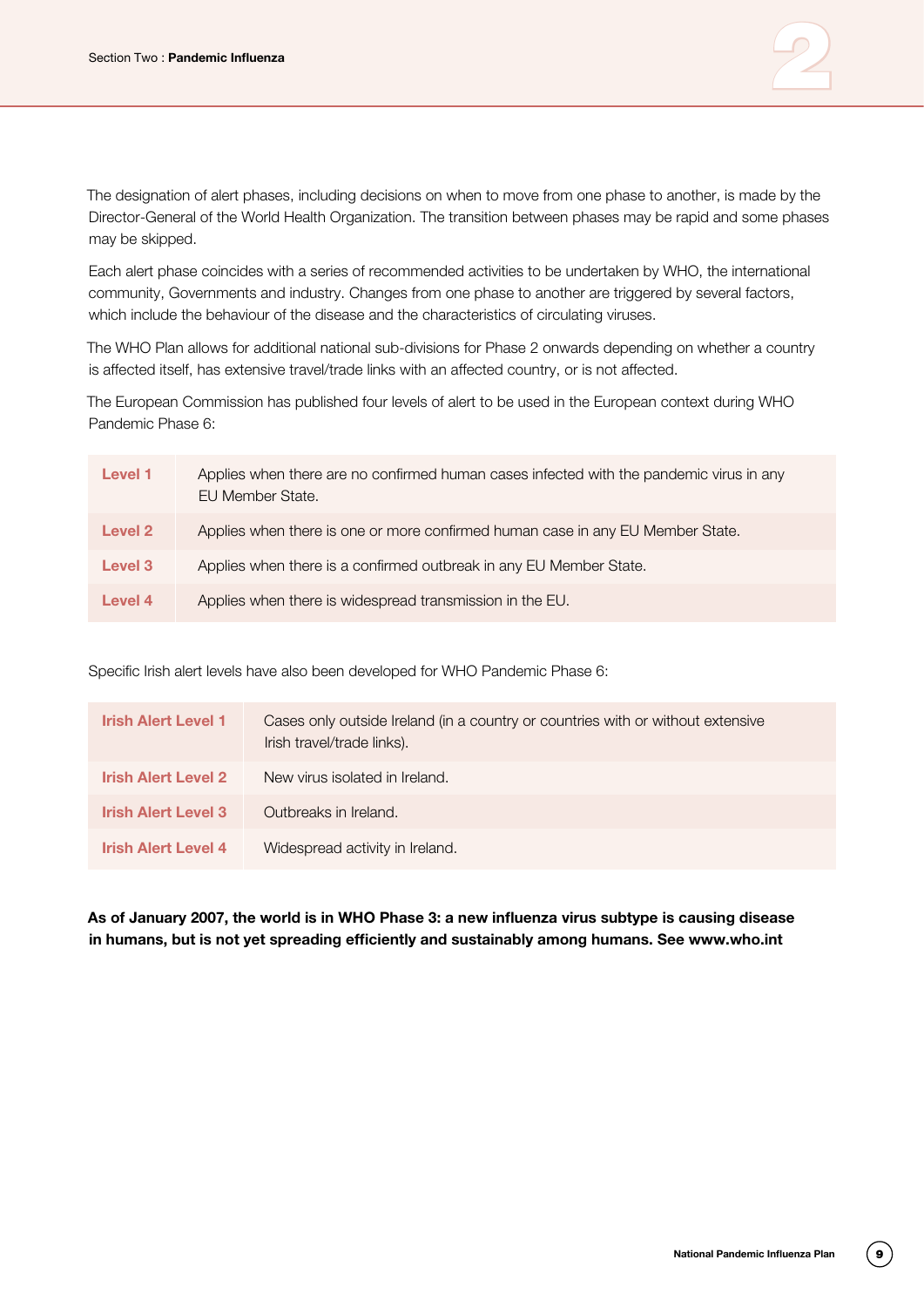# Section Three

Potential Impact of a Pandemic Influenza

#### ■ Unpredictability of a Potential Pandemic

One of the main challenges in planning for a pandemic influenza is that we cannot know the nature and impact of the pandemic virus until it emerges. Much will depend on the characteristics of the virus. These include its clinical attack rate (percentage of people that become ill), the severity of the illness and the resulting case fatality rate (how many people die).

To help us plan, we have made a number of assumptions based on the best available information on the potential impact of a pandemic virus and on the feasibility and merits of specific responses.

#### **n Risk Assessment**

Experts predict another pandemic but cannot say exactly when it will happen. However, the World Health Organization (WHO) believes the risk has increased over the past two to three years. If and when a pandemic does happen, it may come in two or more waves several months apart and each wave may last two to three months.

A number of scientific models of the impact of an influenza pandemic have been developed internationally to help countries prepare for a potential pandemic. One of these was developed by the Health Protection Agency (HPA) in the United Kingdom. In Ireland, we have based our planning on estimates made by the Health Protection Surveillance Centre (HPSC) using the HPA model.

The HPA model outlines a single wave pandemic over 15 weeks with a peak of clinical cases and deaths occurring in weeks six and seven (see Figure 1). According to this model, just over 20% of cases and deaths occur in each of these weeks.



*Figure 1 : Pandemic profile as predicted by the HPA model: % of total cases that will occur each week during a single wave pandemic*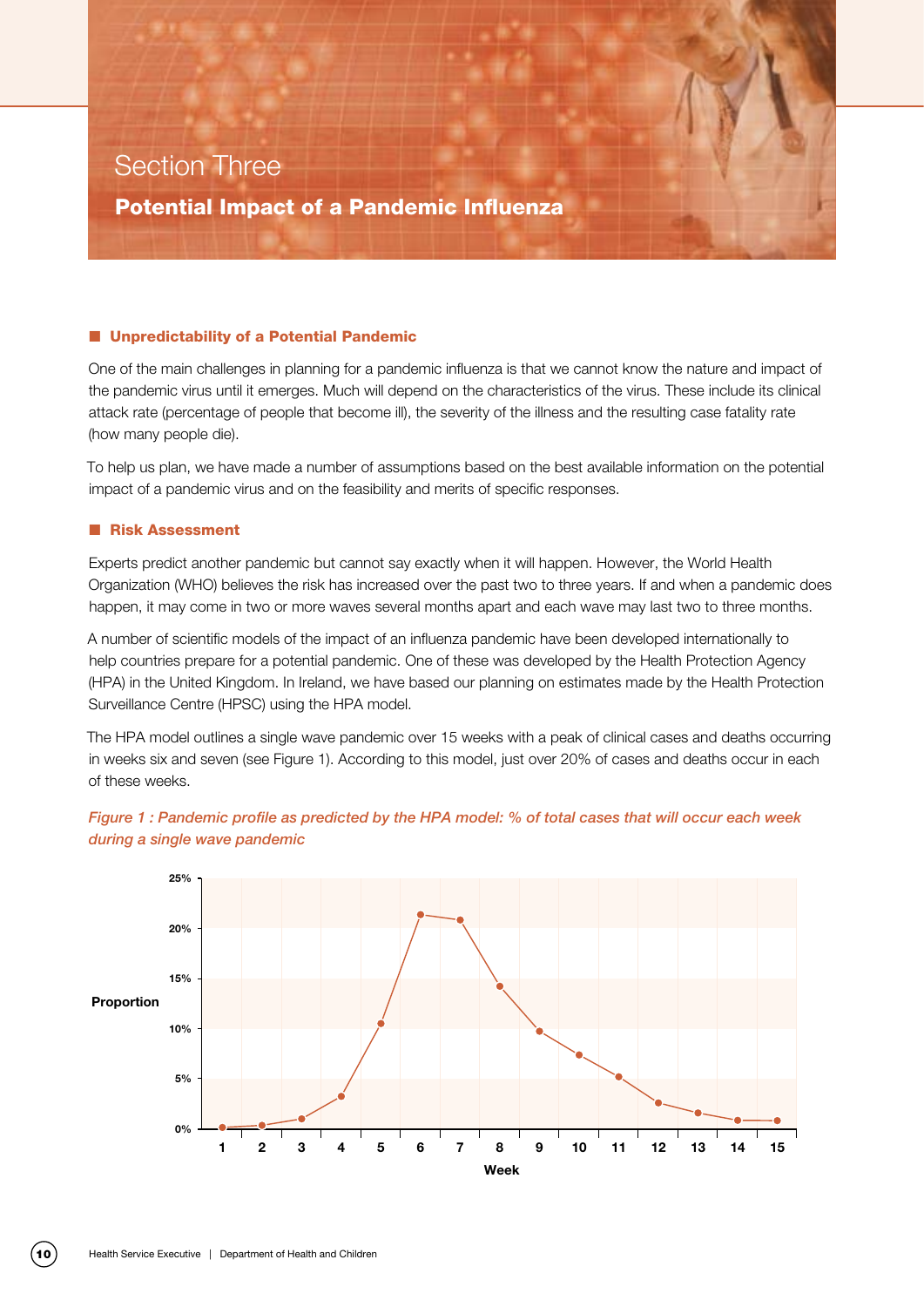

#### ■ Current Planning Assumptions

The model can be used to estimate the number of clinical cases, hospitalisations and deaths that will occur in Ireland during each week of a 15-week single wave pandemic, in the absence of any interventions.

The following scenario has been adopted for planning purposes:

- a cumulative clinical attack rate of between 25% and 50% of the population
- a hospitalisation rate of between 0.55% and 3.70%
- a case fatality rate of between 0.37% and 2.50% (equivalent to the 1957 and 1918 pandemics respectively).

#### *Table 1 : Estimated numbers of people falling ill, hospitalisations and fatalities (based on planning scenario)*

|                     | Lower range | Upper range |
|---------------------|-------------|-------------|
| Numbers falling ill | 1, 058, 731 | 2, 117, 463 |
| Hospitalisations    | 5,823       | 78, 346     |
| Fatalities (deaths) | 3,917       | 52, 937     |

These assumptions are explored further in the document *Pandemic Influenza Preparedness for Ireland: Advice of the Pandemic Influenza Expert Group* which is available on www.hpsc.ie. The calculations are based on the Census 2006 Preliminary Report, which puts the Irish population at 4,234,925.

It must be stressed that these are only estimates, not predictions, of the numbers of people who may be infected and who may die in the next pandemic. If a pandemic occurs, we will be able to use models based on emerging surveillance information to provide more accurate predictions on the severity and duration of the pandemic.

The measures identified in Section 4 of this plan are designed to reduce the numbers affected.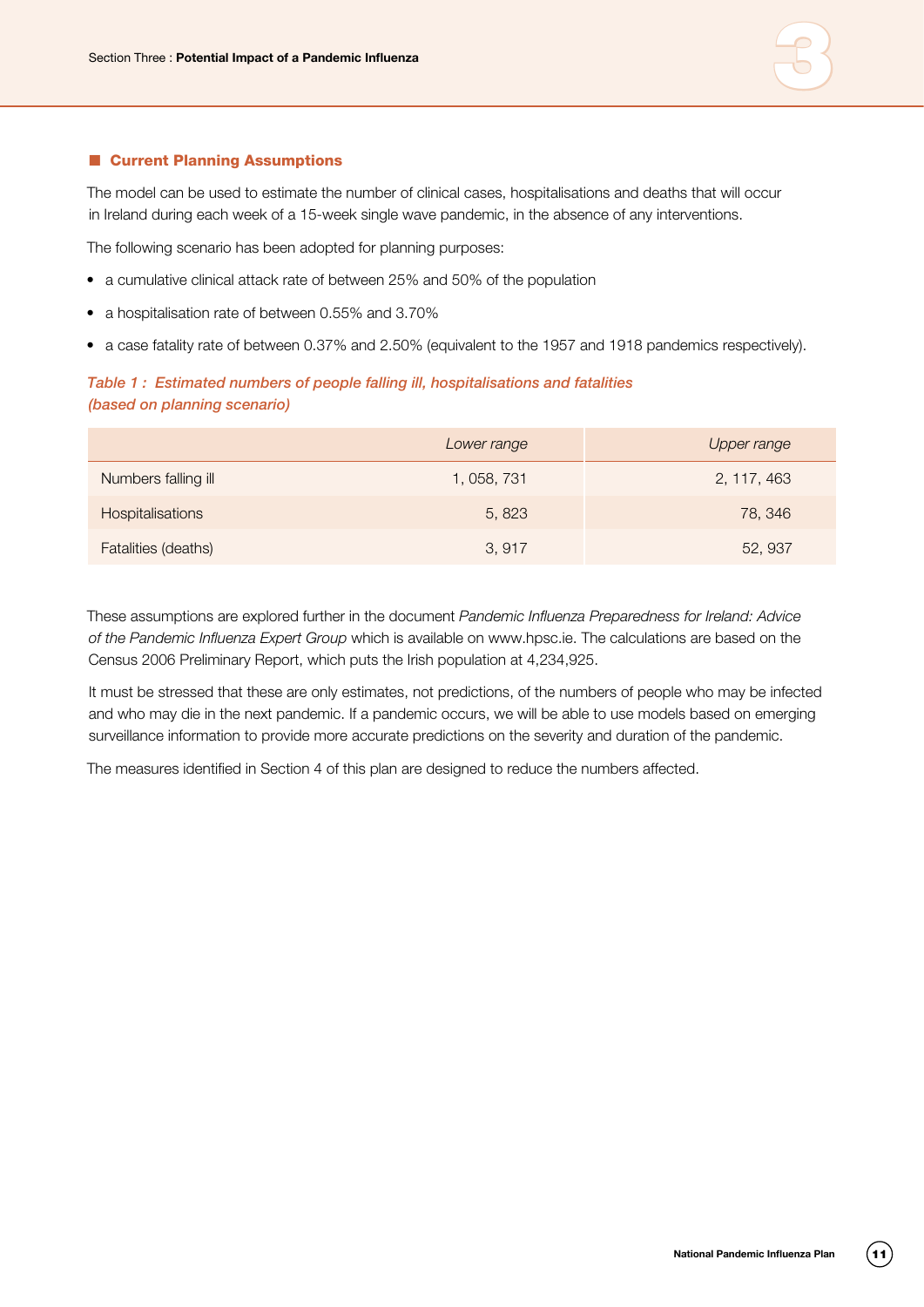## Section Four

Health Service Plans for a Pandemic Influenza

#### ■ Context

The plans currently in place for a pandemic influenza are based on the modelling assumptions detailed in Section 3. These assumptions will change over time as international understanding of the threat develops. This means the health service plans will be regularly revised and updated.

#### **n** Introduction

The ideal way to deal with an influenza pandemic would be to vaccinate everyone. However, there is as yet no vaccine to prevent pandemic influenza. In order for a vaccine to be produced, we must wait for the specific pandemic virus to appear. It will then take at least six months for a vaccine to be developed. This means it is unlikely that there will be a vaccine available until the first wave of the pandemic is over.

As such, the health services plan for the first wave must consider other measures such as containment and treatment with antiviral medicines. Once the pandemic vaccine becomes available, the Government intends to buy enough vaccine to vaccinate the whole population.

The total amount of vaccine needed is unlikely to arrive in one delivery, but will be received in stages. For this reason, the vaccine will be given first to those identified as priority groups. These include healthcare workers and others who keep essential services running (e.g. energy, health, security, etc.). It will be then be given to those considered to be at high risk of serious illness from the infection.

Ireland currently has a small stockpile of vaccine for the H5N1 virus (the 'bird flu'), but this vaccine may not match the pandemic virus. It will only give some protection if the emerging virus in the pandemic is closely related to the H5N1 virus.

#### **n** Planning Budget

A lot of work has been done to prepare for a pandemic and its potential effects on Ireland. The Government has allocated significant funding to develop contingency plans – €9.3 million in 2005 and €19.3 million in 2006 and 2007. Most of this investment has been put towards the national stockpile of medicines and supplies.

#### ■ Framework of the Health Services Plan for a Pandemic

If the next pandemic is severe (towards the upper range of our planning scenario) the worldwide impact will be huge. All aspects of people's lives will be affected. In addition to large numbers of people falling ill, schools may close, business in all sectors will be curtailed, transport may be disrupted, energy production and food distribution may suffer and normal social life will be restricted.

It is anticipated that the vast majority of people who fall ill will be able to be cared for at home and it is important that they stay at home until they are fully recovered so that they do not spread the disease to others.

The health services will come under particular strain. Demand for services will surge but so too will absenteeism and disruption as some healthcare workers and/or members of their families fall ill. These are problems that all services and businesses will have to cope with. However, preparing for the next pandemic will lessen these effects and will allow us to better manage the consequences.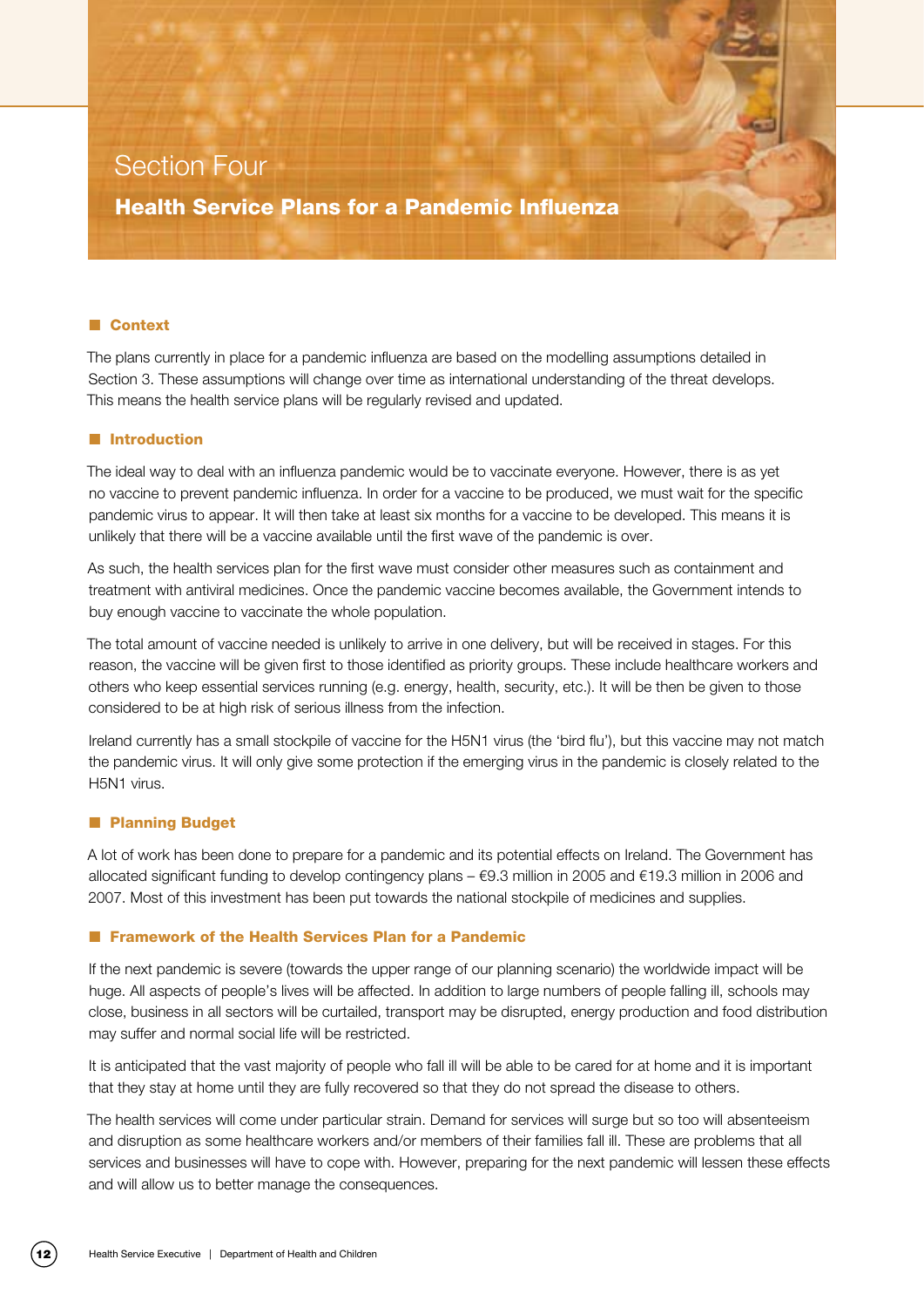

#### ■ Key Elements of The Health Service Plans

#### *1 COMMUNICATIONS STRATEGY*

A comprehensive communications strategy has been developed to advise you on how to plan for an influenza pandemic, what to do if you suspect you or a family member has the flu virus, and where and how to access services if you need them.

The main elements of this communications strategy include:

- This plan, which will be continually updated
- Leaflet drop to every household before the pandemic reaches Ireland advising of measures you should take
- Regularly updated website
- Press briefings
- Advertising campaign
- Telephone hotline
- Television and radio updates

An internal communication strategy will educate all health service staff about pandemic influenza and will keep staff up to date as the pandemic unfolds.

#### *2 TELEPHONE HOTLINE*

At Phase 5 this dedicated telephone hotline will provide you with medical advice and support. The aim is to prevent unnecessary attendance at GP surgeries and hospital Emergency departments. This is to prevent the spread of infection and ensure that these services are available for those who require direct clinical care.

Please remember that the health services will be trying to manage urgent and essential activities as well as dealing with cases of pandemic influenza. If you are ill with flu-like symptoms, contact the hotline for advice and direction.

If you suspect that you or a family member has contracted influenza, you should call this hotline before trying to access any GP, pharmacy or hospital services. You will be asked detailed questions to find out if you or your family members are infected with pandemic influenza.

If it is found that you or a family member has the pandemic virus, you will be told what to do, depending on your condition. In most cases, the advice will be to remain at home and rest, take antiviral drugs and put in place some basic measures to limit spread to other household members. You will be told where to go to get these antiviral drugs.

In a small number of cases, where the sick person is very young or old or has other complicating medical conditions, they will be directed to a GP or other healthcare professional for assessment. In a small number of cases, the patient will be directed to a specific hospital for treatment.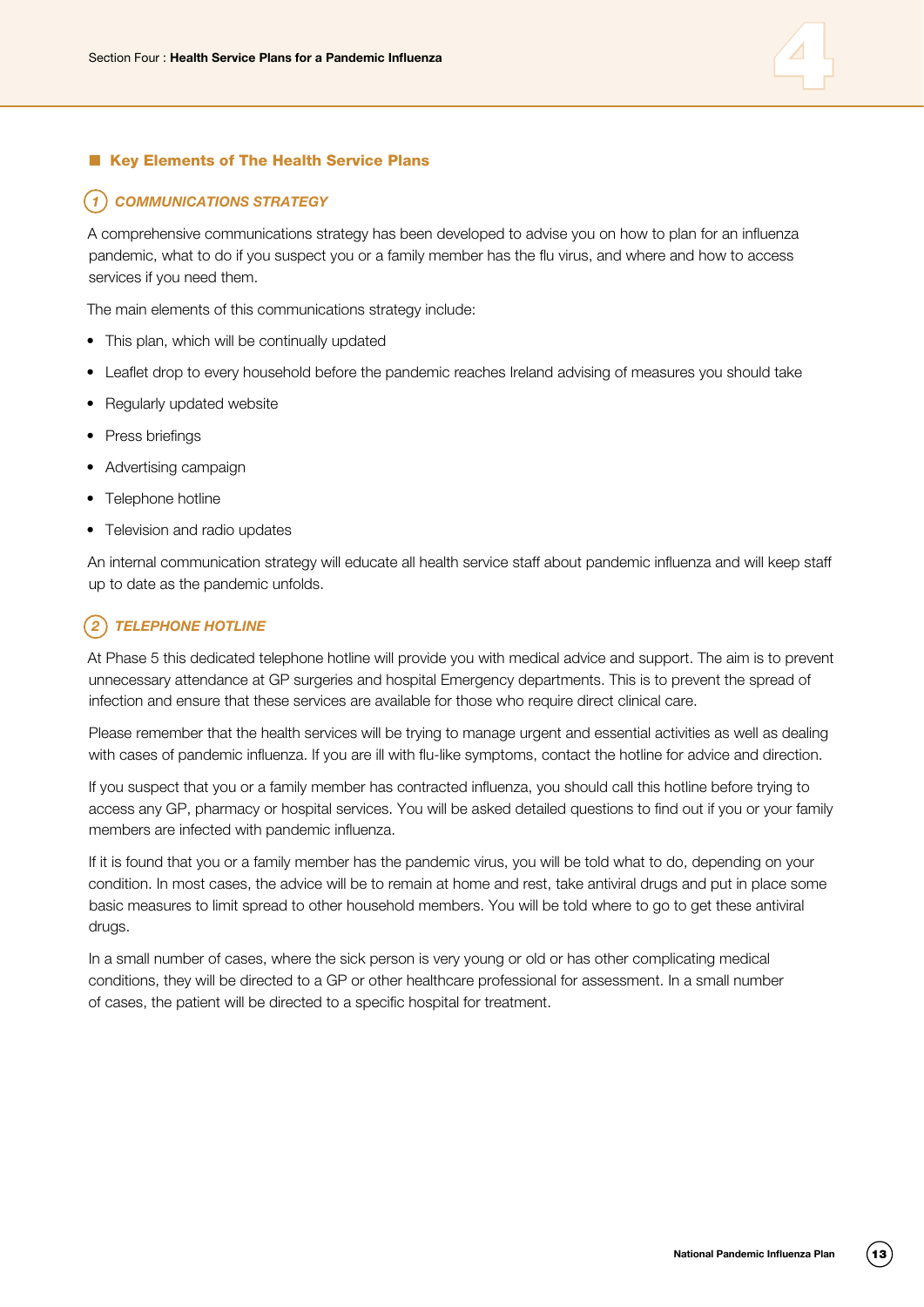### *3 YOUR RESPONSIBILITIES*

The HSE will issue clear advice and instructions throughout the different stages of the pandemic. It is essential that you listen to this advice and act on it without delay. Your health and that of your family may depend on you paying close attention to events as they unfold.

Your behaviour before and during an influenza pandemic will be vitally important. The modelling data described in Section 3 shows that the first wave of the pandemic will last 15 weeks. You should assume that many normal services will be disrupted during this first wave, particularly during the peak weeks (weeks 6 and 7).

It is your responsibility to keep yourself informed and to prepare your household and family for a pandemic. You may need to provide care in your home for family members who become ill. If so, you can get advice from the telephone hotline and website updates.

If you or your household members have flu symptoms during a pandemic, it is essential that you stay away from others as much as possible. This means staying at home while the symptoms are present unless you receive other advice from the telephone hotline.

Your preparations for your family and household should include:

- Buying enough food and other supplies in advance of the pandemic to last you and your household for at least one week
- Being aware of hygiene measures to prevent infection
- Listening to news updates.

Make sure your planning takes into account vulnerable family members, especially those who are isolated or living alone. It is your responsibility to put measures in place to support your household and family before the pandemic arises so that if it does, you will be well prepared to deal with the effects.

### *4 Surveillance*

An effective surveillance system gathers information about what patterns an outbreak of disease is following so that measures can be put in place to prevent spread of the disease.

Surveillance system co-ordinators include the World Health Organization (WHO), the European Centre for Disease Prevention and Control (ECDC) and the Health Protection Surveillance Centre (HPSC) in Ireland.

In a pandemic, it is likely that the first case (the index case) will occur outside Europe so the first alert will come from WHO which will continue to monitor the disease at a global level and to issue further alerts. Once the pandemic reaches Europe, the ECDC will begin surveillance operations and will issue its own alerts.

The HPSC is Ireland's specialist agency for the surveillance of communicable diseases. It works in close partnership with its international counterparts to provide current information about effective control of infectious diseases.

Surveillance systems are in place in Irish hospitals, GP surgeries and other healthcare facilities and are designed to detect unusual or unexplained acute respiratory illnesses in patients or staff, in order to trigger appropriate public health and laboratory investigations.

Containment describes the actions that follow the identification of the initial (index) case. These actions include contact tracing, treatment of the index case and isolation of the index case and his/her contacts.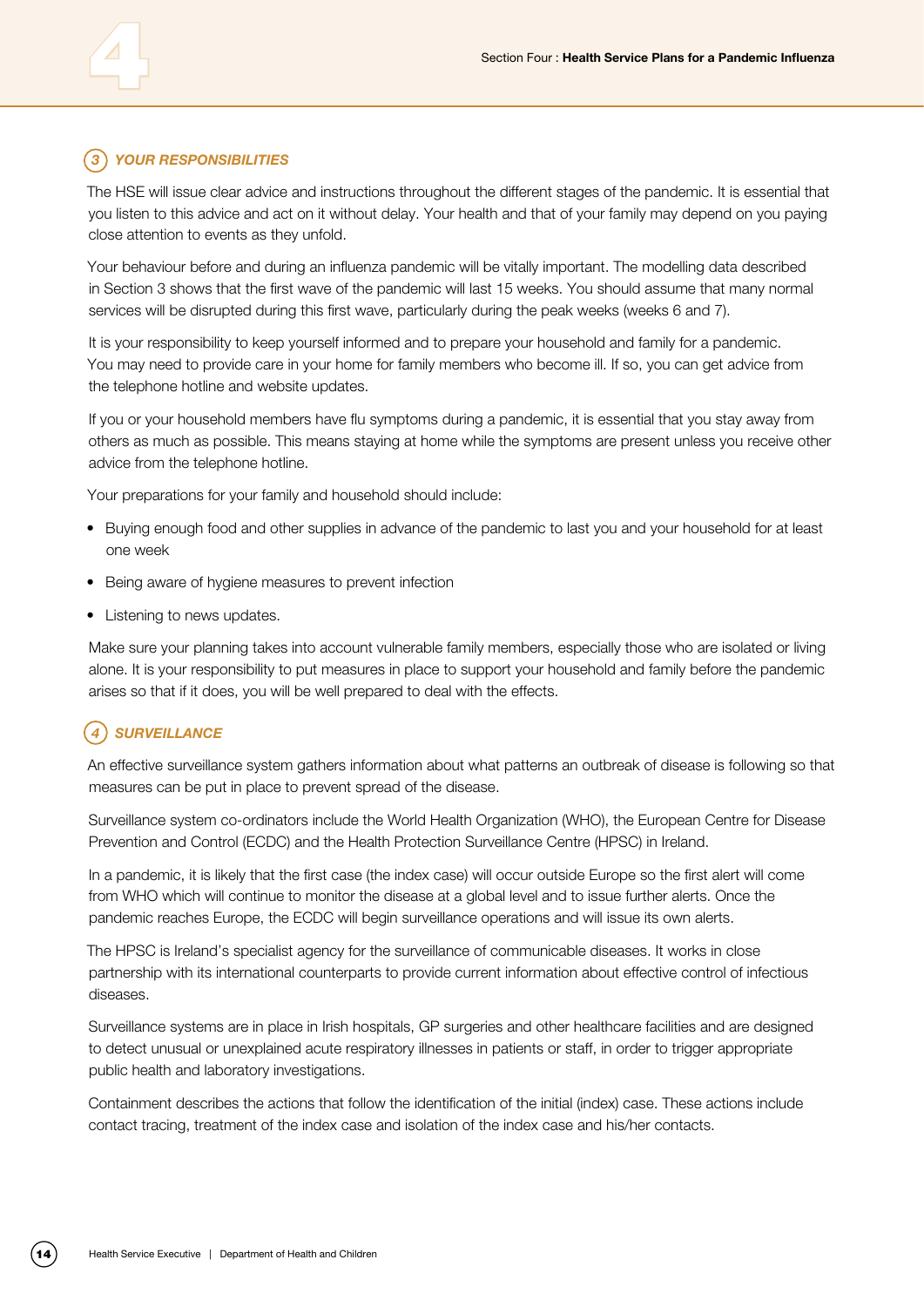

Contact tracing is the identification and diagnosis of people who may have come in contact with an infected person. Once the index case has been identified, a team will be mobilised to identify the contacts of that case. Treatment will be given to the index case and antiviral prophylaxis (treatment to prevent potential disease) will be given to people whom the index case has been in close contact with. The index case and his/her contacts will be asked to remain in voluntary isolation to try and stop the spread of the disease.

In Ireland contact tracing and the treatment of contacts will only occur in the early stages of the pandemic.

#### *5 Antiviral medicines*

Antiviral medicines (drugs used to treat influenza) will be given to people who are infected with the flu virus. Antivirals are just one part of plans to manage the pandemic influenza in Ireland. These drugs are intended to reduce the severity and duration of symptoms and, in the first wave of the pandemic in Ireland, will almost certainly be the only influenza-specific treatment available. Antivirals should enable most people to stay at home and care for themselves, or be cared for by their family, while they are ill.

#### *6 Pandemic vaccine*

If and when a pandemic virus emerges, pharmaceutical companies will start to develop a vaccine for that particular strain of influenza.

The Government will negotiate contracts with pharmaceutical companies to provide a pandemic vaccine for the entire population as soon as is possible. However, it is likely to be at least six months after the pandemic is declared before any significant quantities of a pandemic vaccine become available. This means that it is unlikely that a vaccine will be available during the first wave of the pandemic in Ireland.

The vaccine currently in the national stockpile is specific to the H5N1 virus that is already in circulation, not to any virus that may mutate to cause an influenza pandemic. The H5N1 vaccine may provide partial protection from a pandemic strain, but this is as yet unconfirmed

#### *7 Reorganisation of health services and redeployment of health service staff*

All non-essential health services will be cancelled or postponed during a pandemic. In some cases, healthcare centres may be temporarily converted to deal exclusively with influenza patients.

The HSE will have to manage a huge surge in demand for its services while suffering significant levels of absenteeism due to illness and carer responsibilities. It can only do this by redirecting staff and resources to meet this surge in demand. This means postponing or cancelling all but essential services to allow bed capacity to be created for influenza patients and redeploying staff freed up from these service postponements and cancellations to manage influenza patients.

This redeployment of staff will be the most challenging element of our plan and will require a co-ordinated approach between the HSE and private/ contract providers such as GPs, private and voluntary hospitals, community pharmacies and others.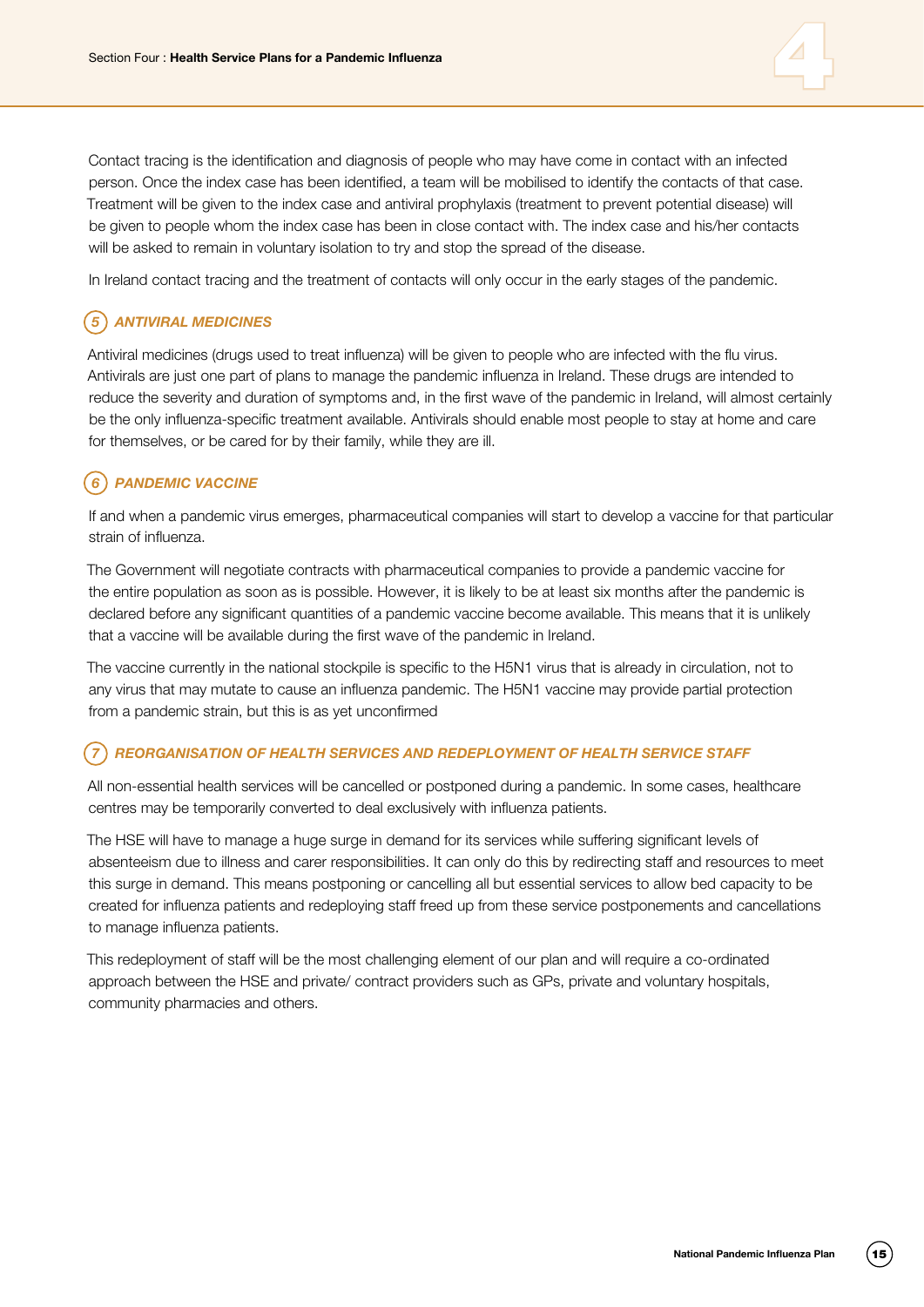#### *8 Essential supplies*

The HSE is building a national stockpile of medicines and supplies to deal with an outbreak of pandemic influenza, as these items may be difficult to acquire if a pandemic occurs.

The stockpile currently contains:

- One million packs of Tamiflu (an antiviral medicine for adults)
- Tamiflu in a paediatric preparation form to treat 63,000 children
- • 70,000 packs of Relenza (antiviral medicine for adults)
- 184,200 doses of H5N1 vaccine which will be given to essential workers only
- • 500,000 surgical masks, five million pairs of disposable gloves and 150,000 surgical gowns for health care providers.

Contracts have been agreed to buy more Relenza and H5N1 vaccine, A further 636,000 packs of Relenza will be delivered in batches during 2007 and 215,800 doses of H5N1 vaccine will be delivered in early 2007.

Building a national stockpile is an ongoing process. The amount of supplies that will be needed will depend on when the pandemic occurs and how severe it is. The contents of the stockpile will be reviewed and supplemented if circumstances demand.

#### **n** Implementation of the Health Services Plan

Some parts of the plan have already been put into effect. These include the purchase of items for the national stockpile, drafting of information leaflets for households and detailed planning of what non-essential activity will be postponed during the pandemic. Other parts such as how to distribute antiviral medicines, the role of private healthcare providers and the content of TV and radio advertisements are at various stages of completion.

Plans will evolve as the international understanding of pandemic influenza improves and as drug treatments become available. Regular exercises will be carried out within the health services to test these plans.

The eight key elements of our plan will be put into effect at various points during the WHO alert and during the pandemic itself.

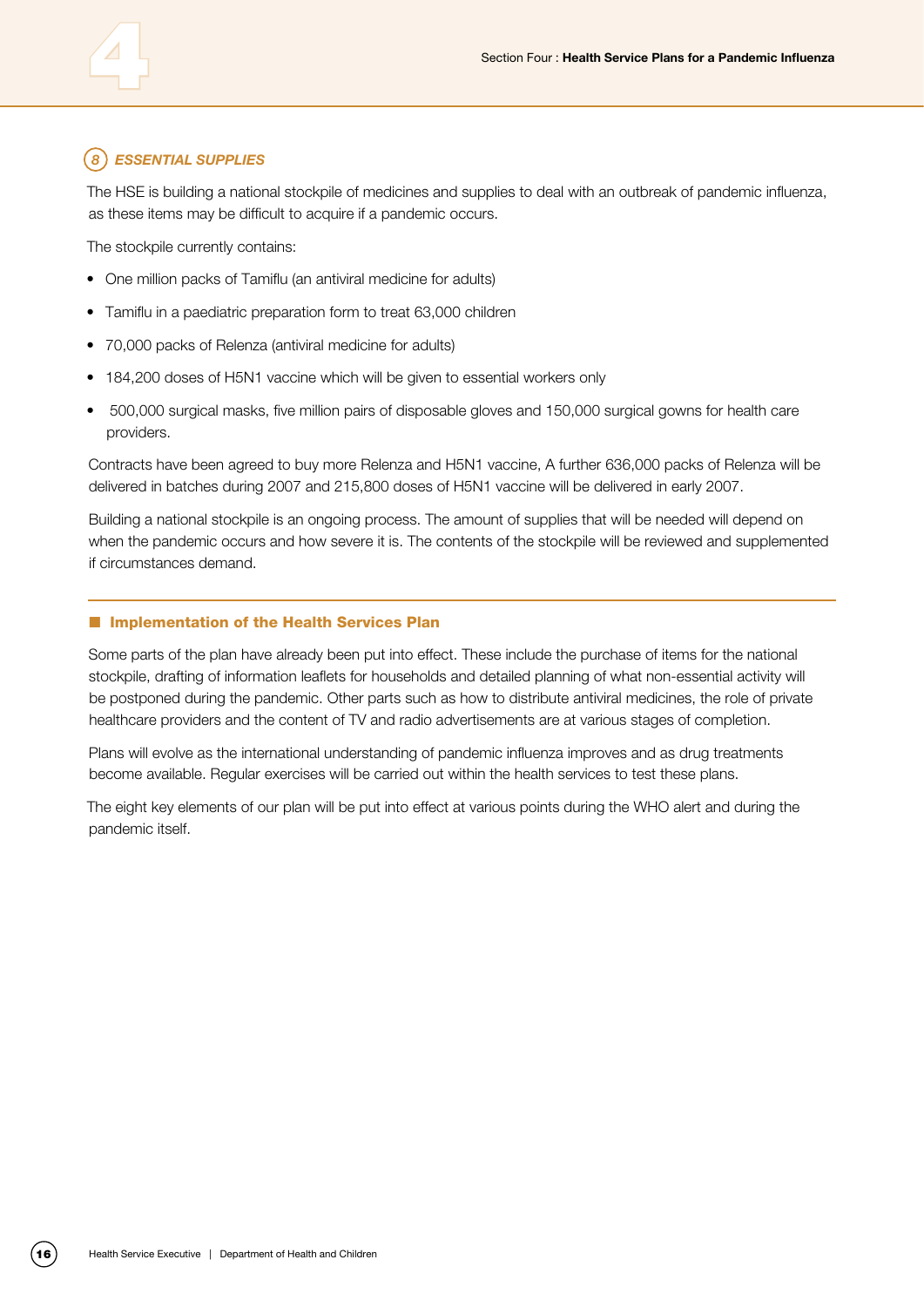

#### **n** Increasing Alert Levels

WHO Phase

4

5

The following sections outline the steps that will be taken as WHO increases the pandemic alert level and as the virus reaches Ireland.

Currently (January 2007), we are in WHO Phase 3. (human infection(s) with a new subtype has emerged but there has been no human to human spread or, at most, rare instances of spread to a close contact).

#### ■ When WHO increases the Pandemic Alert Level (Phase 4 & 5)

If and when we move to Phase 4 (small cluster(s) with limited human to human transmission), pandemic planning activity will increase significantly. This activity will take place in the expectation that the virus will gain momentum, that pandemic influenza will develop and that it will eventually reach Ireland.

This section outlines the key elements of the health service plan during Phases 4 and 5 of the WHO alert.

#### *1 Communications strategy*

- All health staff will be familiarised with the national plan and their role in that plan
- An information leaflet will be distributed to all households when the pandemic is imminent
- • An information campaign consisting of posters, newspaper, television and radio advertisements will commence
- Newspaper, television and radio will also be used to keep you regularly updated on developments
- The influenza pandemic website will give up to date advice at each phase.

#### *2 Telephone hotline*

The telephone hotline will be launched when WHO raises the alert level to Phase 5.

#### *3 Your responsibilities*

Develop your household/family plan with the other members of your household/family to ensure that everyone is familiar with it. In particular:

- Identify somebody you could call on for help if you were to become ill and were unable to leave your home
- Identify somebody who would get groceries and other supplies for you and your family if you were unable to leave your house, and discuss this with them
- Think about childcare arrangements if schools are closed and you have to go to work
- Stockpile enough food and essential supplies to last you and your family at least one week.

#### *Home Stockpile*

During a pandemic, it may at times be difficult to obtain food and other essentials so it makes sense to have a supply of basic necessities in the house in case you are unable to leave or you or a relative are unwell. Make sure you have the following items:

- a thermometer
- paracetamol or ibuprofen
- portable radio with batteries
- can opener (manual).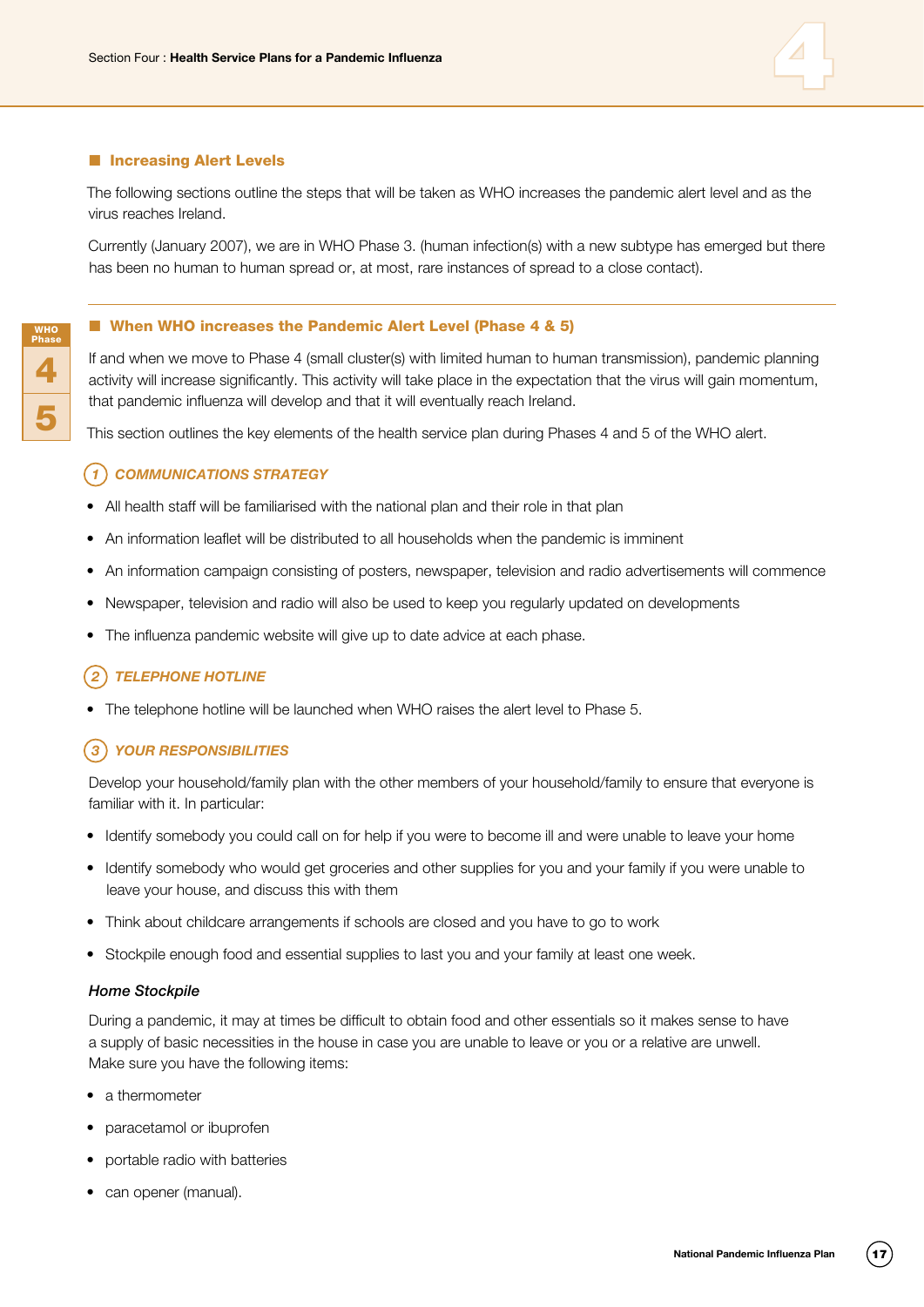

You should also put together a one week supply of the following:

- basic household items, including detergent and other cleaning agents
- food (canned, packet and dried foods last longer. Cereals, crackers, protein bars and nuts are useful), fruit juices, soups, etc.
- baby food
- • pet food
- plenty of tissues and plastic bags in which to dispose of the tissues
- soap or an alcohol based gel
- • toiletries
- fuel to keep warm.

#### *4 Surveillance*

Surveillance will be enhanced once the alert level increases.

#### *5 Antiviral medicines*

The antiviral stockpile will be reviewed.

#### *6 Pandemic vaccine*

• WHO will try to isolate the virus that may cause a pandemic to speed development of a vaccine.

#### *7 Reorganisation of health services and redeployment of health service staff*

- Some non-essential services will be cancelled or postponed
- Rosters will be drawn up to reallocate staff.

#### *8 Essential supplies*

- As the WHO alert level rises, the adequacy of the national stockpile will be assessed continuously
- In Phase 5, items held in the national stockpile will be distributed to healthcare locations for use during the pandemic.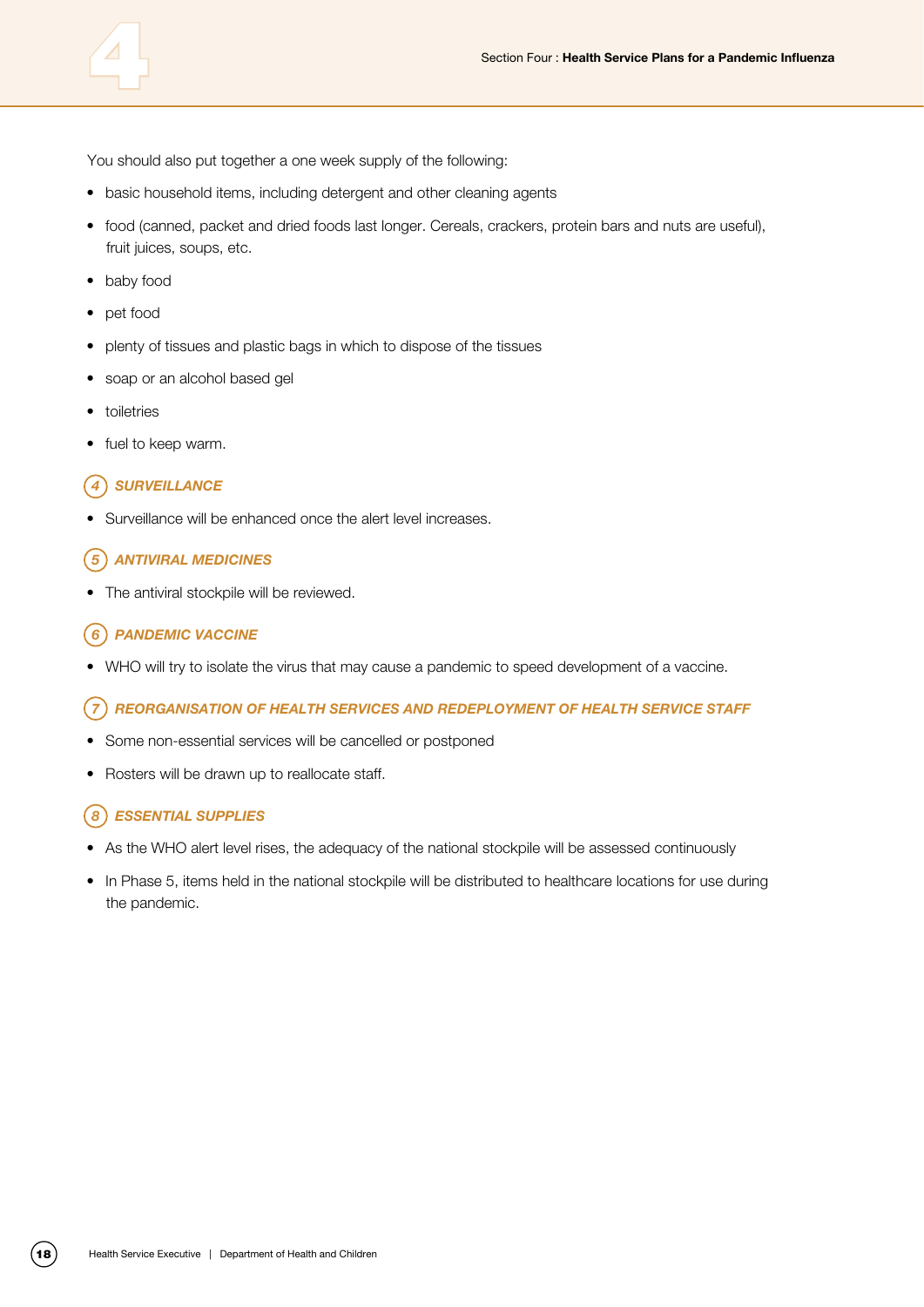



#### ■ When WHO Declares A Pandemic But It Has Not Yet Arrived In Ireland (WHO Phase 6, Irish Alert Level 1)

It is extremely unlikely that the index (first) case in the pandemic will occur in Ireland. The pandemic is far more likely to begin in Asia where the H5N1 virus is prevalent. When WHO declares a pandemic, the health services will rapidly implement any remaining elements of its plans to manage the arrival of the pandemic in Ireland.

Primary care workers (for example GPs, public health nurses and home carers) will have an important role at this stage. They will be involved in educating people about the pandemic and about infection control. They will play a part in surveillance and may well be the first to report Irish cases of pandemic influenza.

The health services will increase communications and surveillance and supplement the national stockpile as necessary. The health service will also implement plans to manage a sharp increase in demand for its services.

Pandemic activity will be monitored worldwide on a daily basis and plans will be adapted on the basis of a growing understanding of the probable impact of the pandemic in Ireland in terms of infection rate, duration, mortality (deaths) and morbidity (illnesses).

You must pay close attention to all communications from the health services and review your household/family plan. Once a pandemic is declared it is highly probable that it will reach Ireland.

#### *1 Communications strategy*

- Specialist information and updates will be given to healthcare professionals
- The health services will publish information to keep you informed about how to react appropriately
- • Television, radio and press advertisements will reinforce the information you received in the leaflet delivered to your home prior to this and will give regular updates on what is happening worldwide regarding the pandemic and how it may affect Ireland
- The pandemic influenza website will offer further support and information as the pandemic progresses and will provide daily updates to reinforce the radio and television messages.

#### *2 Telephone hotline*

• This will operate on a 24-hour basis.

#### *3 Your responsibilities*

- Pay close attention to information provided through the media and the influenza pandemic website and follow the instructions and advice given
- Update your household/family plan and discuss it with all members of your household and family
- • Confirm childcare arrangements
- Confirm arrangements with all those you have asked to help out with groceries and other supplies
- Check your stockpile and make sure you have enough supplies in your house to last for at least a week
- Replace any item that needs replacing.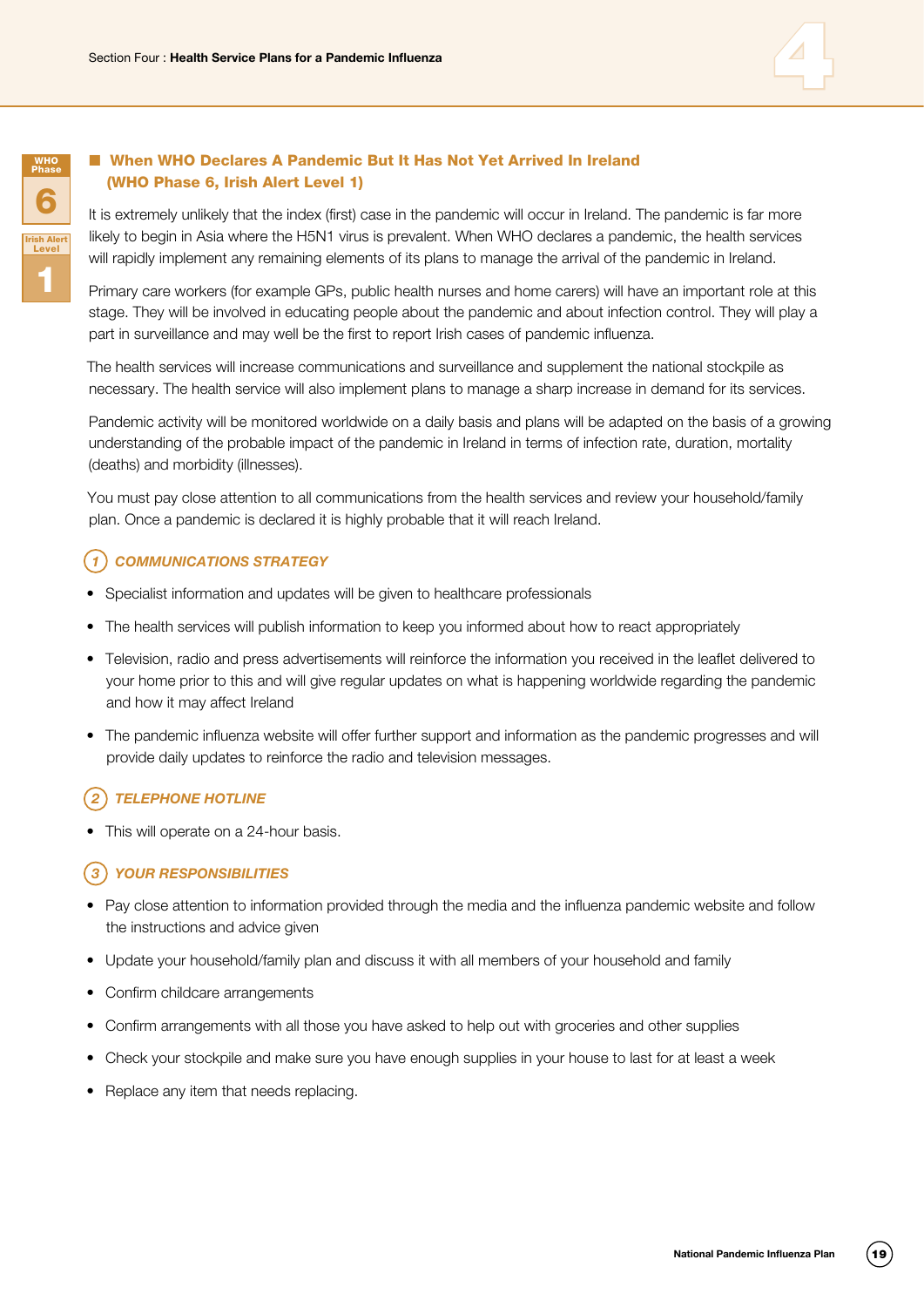### *4 Surveillance*

- Surveillance will be enhanced as the alert level increases
- Hospitals, GPs and other healthcare providers will be on high alert for signs of the pandemic arriving in Ireland.

#### *5 Antiviral medicines*

The health services will prepare to distribute antiviral medicines.

#### *6 Pandemic vaccine*

Pharmaceutical companies will be working on developing a vaccine.

#### *7 Reorganisation of health services and redeployment of health service staff*

- Preparations will commence to postpone or cancel all but essential activity in the health services
- Preparations will intensify and staff redeployment will commence.

#### *8 Essential supplies*

Supplies will be distributed from the national stockpile to all healthcare settings.

#### ■ When The Pandemic Reaches Ireland (WHO Phase 6, Irish Alert Levels 2, 3 & 4)

As soon as the first case of pandemic influenza appears in Ireland, plans will be implemented in order to delay its spread and to manage the pandemic until the first wave is over.

There may be restrictions on large gatherings of people. The vast majority of people who are ill with flu will remain at home with the support of family or friends. Special arrangements will be made for those who need hospital care.

Surveillance and contact tracing will be undertaken as necessary. There will be frequent information updates through the media and the pandemic influenza website. All non-essential health services will be cancelled or postponed.

Primary care workers will continue to provide education to the community. They may be asked to provide support to people who are ill at home. GPs and others may be asked to assist with administration of antiviral medicines and vaccinations.

#### *1 Communications strategy*

- Daily updates on pandemic influenza will be provided to health service staff, GPs and other healthcare professionals
- Public notices will advise the public of the current situation and offer advice
- As the pandemic reaches its peak, daily briefings and guidance by experts will be provided on television and radio
- The website will be updated daily with the latest information available.

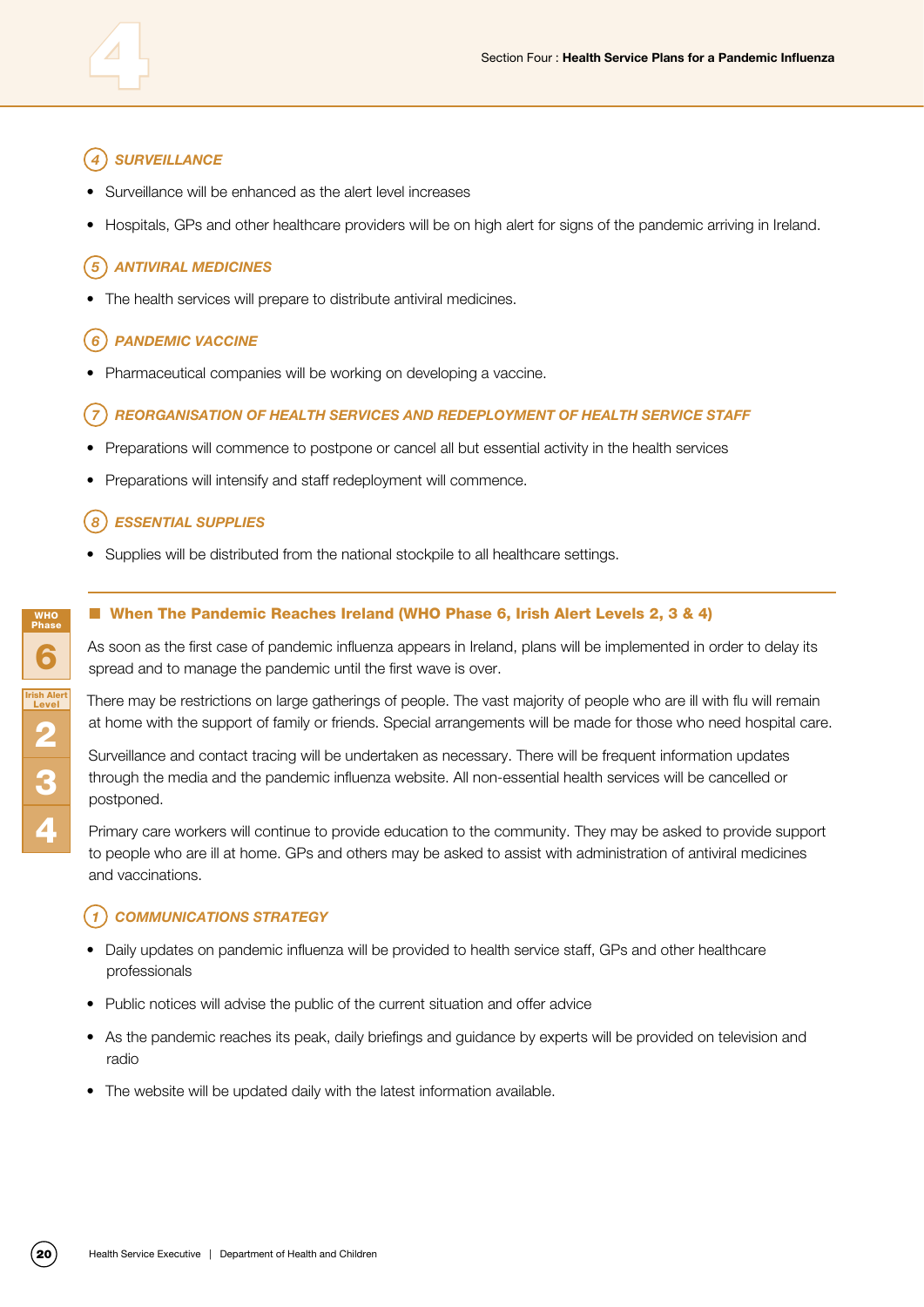

#### *2 Telephone hotline*

Will operate on a 24-hour basis.

#### *3 Your responsibilities*

- Pay close attention to information provided through the media and the influenza pandemic website
- Put your household/family plan into action as necessary
- Contact the telephone hotline if you or any member of your family shows signs or symptoms of influenza
	- You will be asked questions to establish whether you have pandemic influenza and about other conditions and other potential complicating factors
	- You may have influenza if you have a temperature of 38°C (100.4°F) or higher and two of the following:
		- a dry cough
		- aching muscles
		- • headache
		- sore throat.
	- In this case then you should stay at home and:
		- take paracetamol or ibuprofen to treat the fever headache and general aches and pains
		- • rest
		- drink plenty of fluids
		- avoid smoking.
	- • You will be told what steps to take depending on the signs and symptoms. If you are prescribed an antiviral medicine, it is vital that you take it exactly as instructed. This way you will get the best from the treatment and will lessen the odds of a resistant strain of the virus emerging.
	- You should not visit your GP or the Accident and Emergency Department with influenza symptoms unless you fall into a high risk group. Staff manning the telephone hotline will identify if you fall into a high risk group and will refer you to the appropriate place.

High risk groups include:

- children less than one year old
- children who were born prematurely and are less than two years old
- children who were sick and in hospital within the previous three months
- pregnant women
- people with chronic medical conditions (e.g. asthma, cystic fibrosis, heart disease, diabetes, kidney disease)
- people with cancer.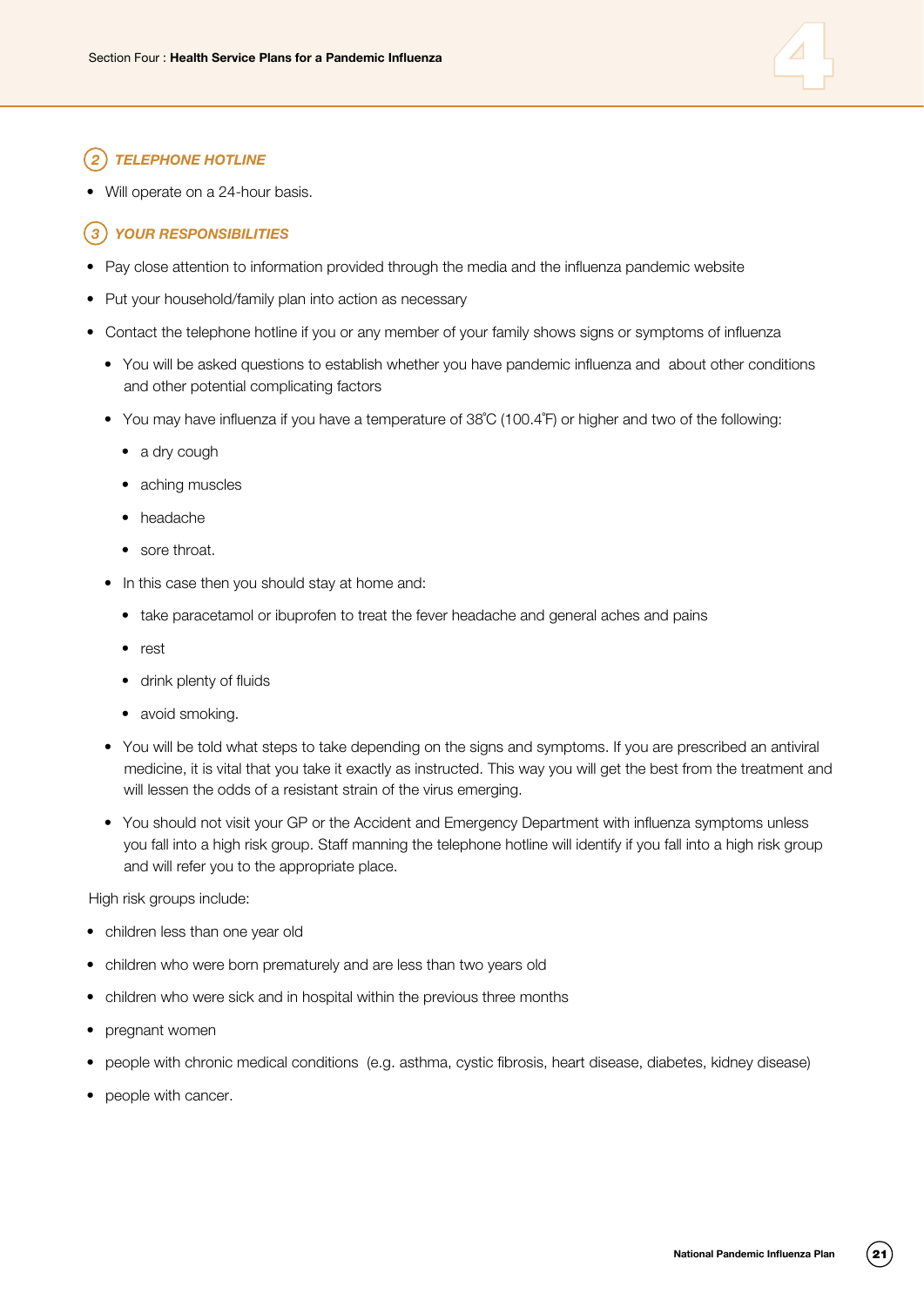If you are in one of the high risk groups and have signs and symptoms of pandemic influenza, the telephone hotline will direct you to the appropriate source of care. If you are unwell but do not have signs and symptoms of influenza, then you should access the health services in the usual way, bearing in mind that normal services will be severely disrupted. You will be given advice via information bulletins in the media regarding what services are available at the time.

#### *Infection control*

The influenza virus is passed by droplet transmission such as coughing and sneezing. The virus can also live on people's hands and on surfaces such as doorknobs, telephones, taps and tables. There are many simple things that you can do to help prevent the spread of the virus.

#### *Hand hygiene*

- Always wash your hands before eating, after contact with other people, and after coughing, sneezing or blowing your nose
- Wash your hands thoroughly with warm water and soap
- Spend at least 10-15 seconds washing and pay attention to your fingers, nails, wrists and palms
- Rinse off the soap and dry your hands in a clean, dry towel
- Keep your hands away from your face as much as possible.

#### *Cough and sneeze etiquette*

- If you need to cough or sneeze, cover your nose and mouth
- Use disposable tissues, rather than a cloth handkerchief
- Dispose of the tissues immediately into a closed bin
- Wash your hands afterwards.

#### *Household and workplace hygiene*

- Clean common surfaces (taps, doorknobs etc) with hot water and detergent every day
- Do not share utensils, cups, plates etc with other people
- If someone in your home is ill, try to keep them and their wash things separate from everyone else in the house
- Do not visit anyone with influenza, unless it is strictly necessary.

#### *4 Surveillance (Irish Alert Level 2)*

- Surveillance will be increased to identify the first few cases of pandemic influenza in Ireland
- Hospitals and GPs will increase surveillance significantly
- All health care workers will be on the alert, observing patients for signs and symptoms of pandemic influenza
- Public health authorities will try to locate anyone with pandemic influenza and to identify the people they have been in contact with
- The emphasis will be on treating and isolating the index case and treating contacts
- Staff will be rostered to undertake contact tracing.

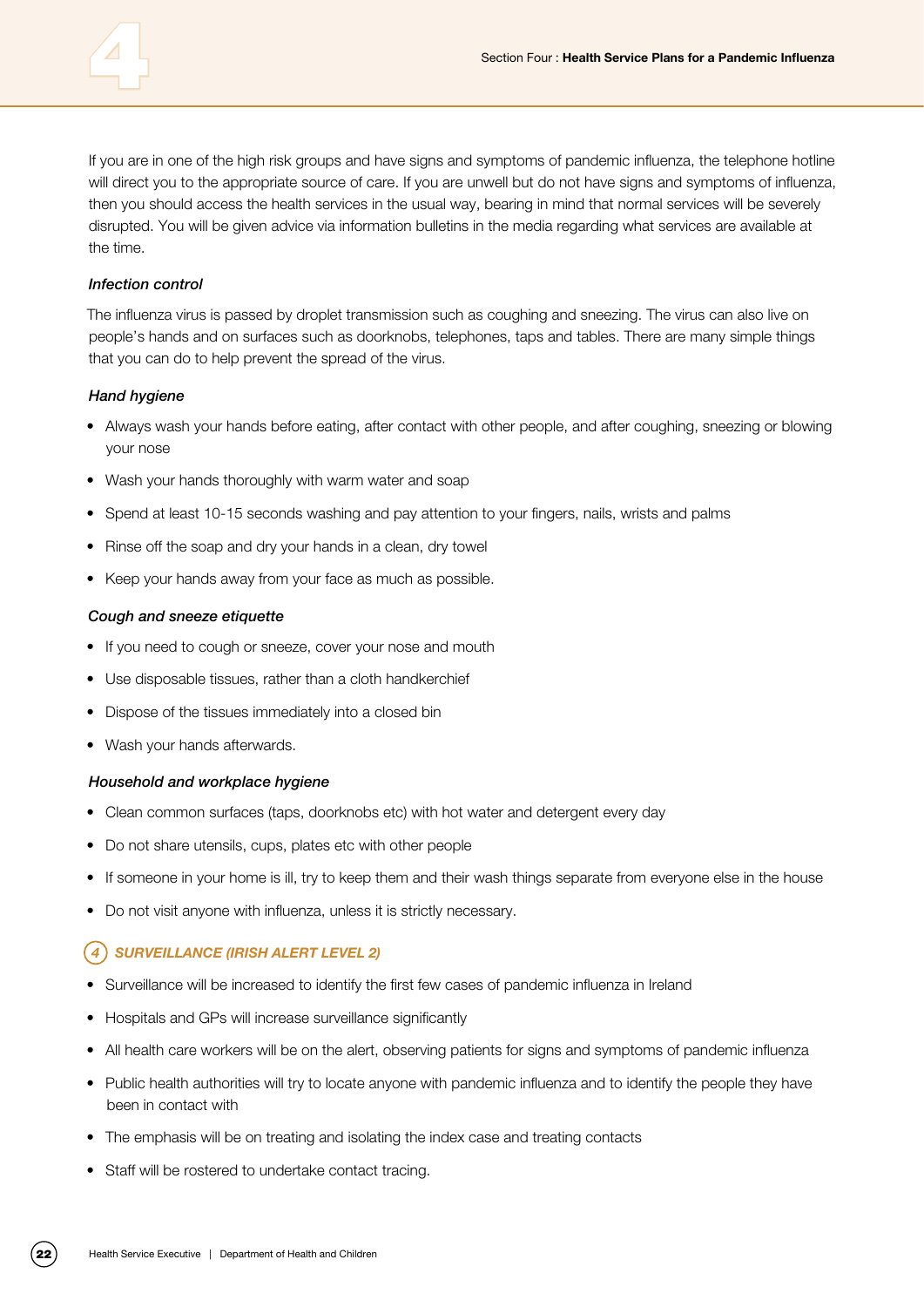

#### *Surveillance (Irish Alert Level 3)*

- Increased surveillance will continue
- When someone presents to a hospital or GP with signs and symptoms of influenza, a swab will be taken and the specimen sent to a laboratory for immediate testing.

#### *Surveillance (Irish Alert Level 4)*

• Surveillance will be undertaken on a sample basis at this stage.

#### *5 Antiviral medicines*

- Antiviral medicines will be distributed as necessary
- If you need antiviral medicine, you will be told how to get it from the health services.

#### *6 Pandemic vaccine*

• Efforts will continue internationally to develop a pandemic vaccine.

#### *7 Reorganisation of health services and redeployment of health service staff*

- All non-essential activities will be postponed or cancelled
- You will be advised about any hospital, GP or other health service appointments you may have
- No new hospital appointments will be made unless absolutely necessary
- Plans will be put in place regarding treatment locations for those with influenza.

#### *8 Essential supplies*

- Supplies will be delivered to health care facilities around the country
- Stocks will be replenished as necessary.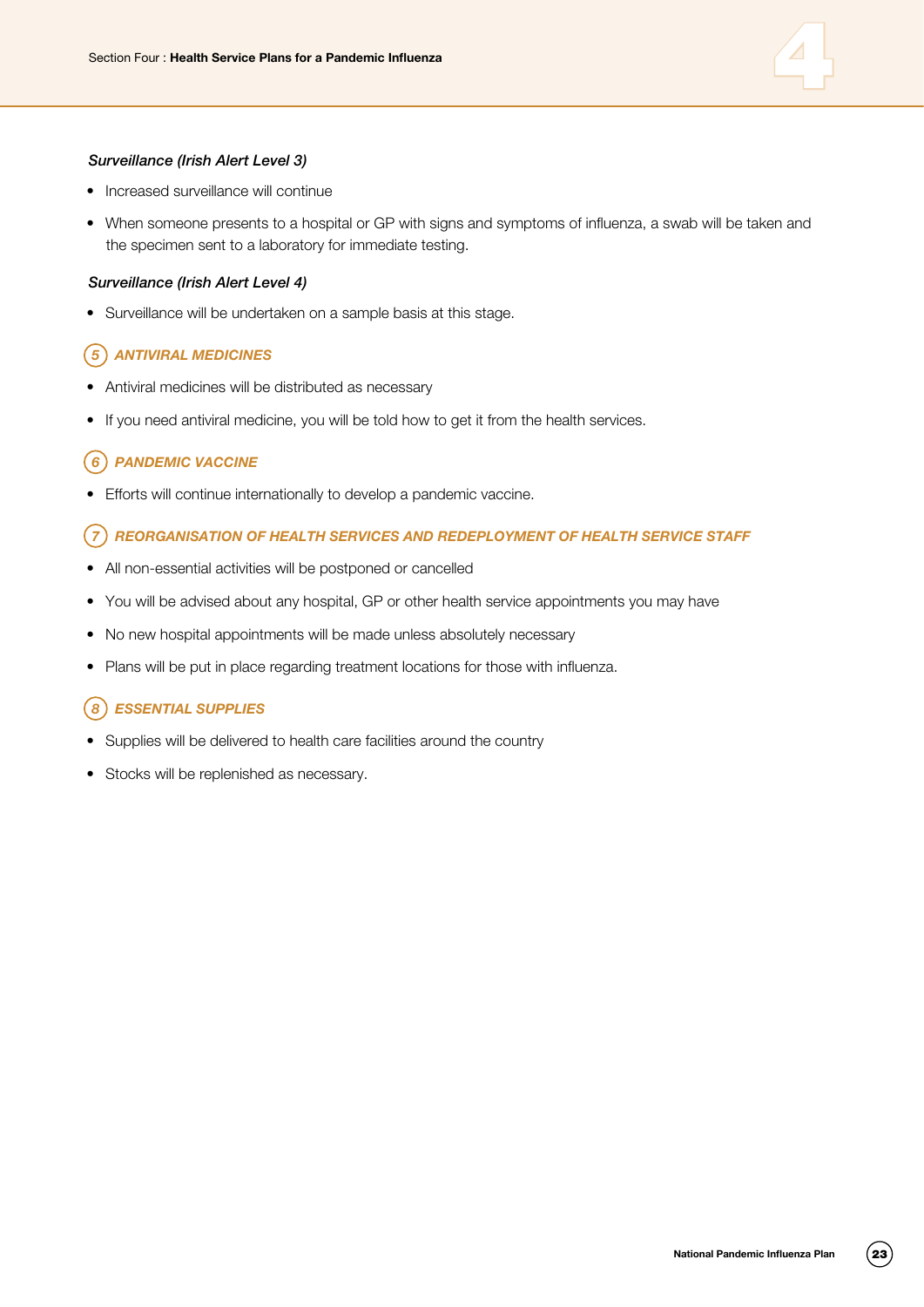#### ■ When The First Wave Of The Pandemic In Ireland Is Over

The health services have two key tasks to undertake between waves of the pandemic influenza. These are to:

- 1 Begin to recover from the first wave while assessing priorities to allow a return to normal service; and
- 2 Prepare for the next pandemic wave.

The health services will have been under extreme pressure during the first wave. Once that wave is over, the lessons learned from it will be used to prepare for subsequent waves. If the second wave follows swiftly after the first, there will be no chance for services to return to pre-pandemic levels. Services will be prioritised to get help to those who need it most.

#### *1 Communication strategy*

- Television, radio and press advertisements will tell you what is happening worldwide and when the second wave is expected.
- Daily updates and bulletins on the websites will guide you as to what to do and how to behave between pandemic waves.
- You will be told what health services are available at this stage and how to access them.

#### *2 Telephone hotline*

Will remain in operation.

#### *3 Your responsibilities*

- Pay close attention to information provided through the media and the influenza pandemic website
- Review your household/family plan and replenish your stockpile.

#### *4 Surveillance*

• Surveillance will be maintained nationally and internationally in an attempt to pinpoint the beginning of the second wave.

#### *5 Antiviral medicines*

Antiviral medicines will be replenished as necessary.

#### *6 Pandemic vaccine*

This will be administered as soon as it is available.

#### *7 Reorganisation of health services and redeployment of health service staff*

- Rosters will be organised to prepare for the second wave
- The health services will examine the possibility of resuming some non-essential services.

#### *8 Essential supplies*

• The stockpile will be replenished for the second wave.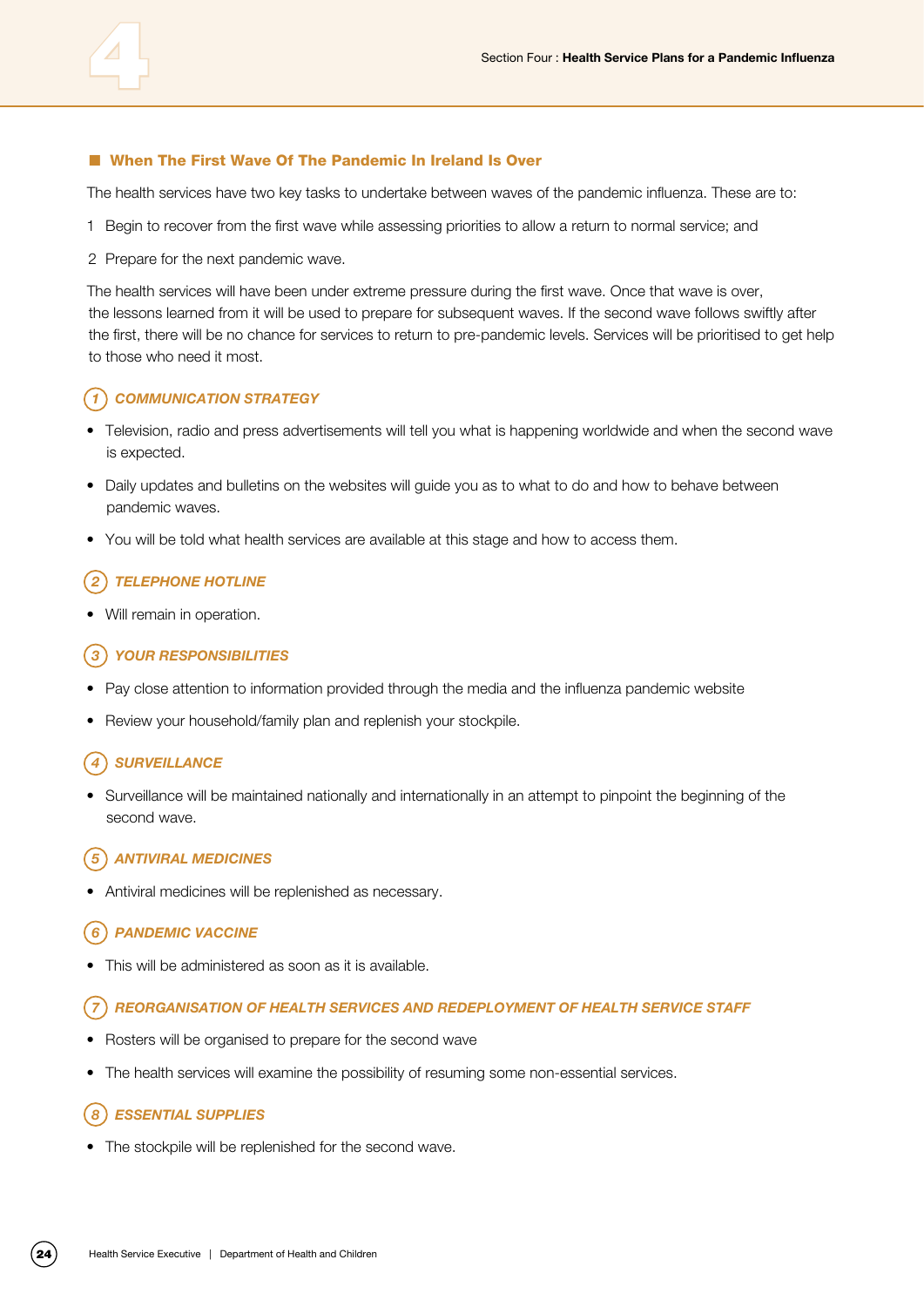

#### ■ When The Pandemic Is Completely Over

Pressure on the health services during the pandemic will be unprecedented. It may be a long time before the health services recover enough to provide a service equivalent to that offered before the pandemic. During this stage, the emphasis will be on assessing our position and focusing on recovery.

Surveillance will return to pre-pandemic levels. Health staff will return to their normal work schedules. You should continue to pay close attention to information provided through the media and on the website. This will tell you when services suspended during the pandemic are likely to return to normal.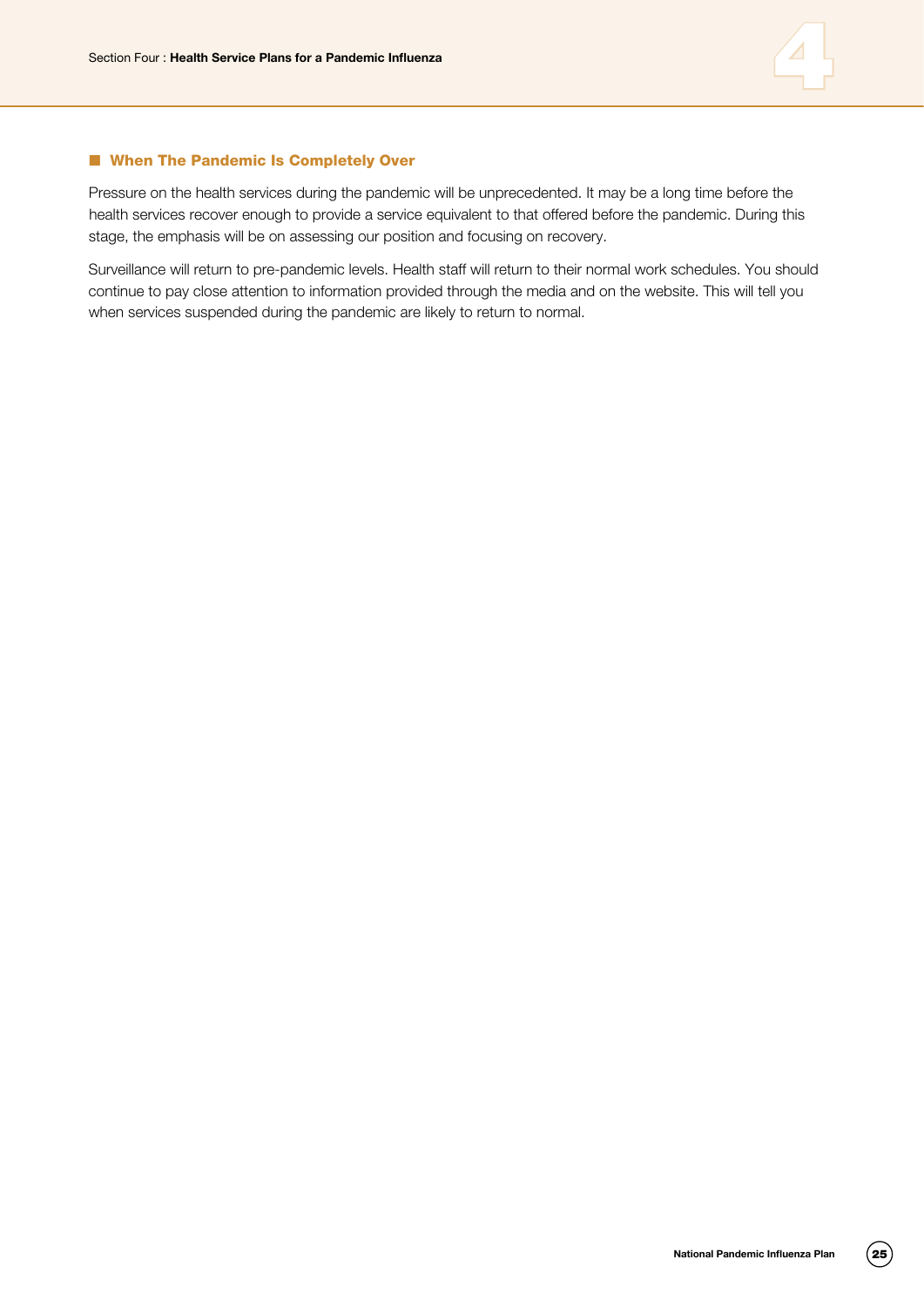# Section Five

Pandemic Response: Roles and Responsibilities

#### **n** Introduction

The Department of Defence's Strategic Emergency Planning Guidance 2004 introduced the concept of assigning lead roles to Government Departments in emergency planning in Ireland.

The Department of Health and Children is the lead Government Department in responding to a public health emergency and the Health Service Executive is the lead agency. These two bodies work closely together in preparing Ireland for a response to a pandemic influenza.

The public health emergency management structures include:

- • Cabinet Committee as required
- Government Task Force on Emergency Planning
- Interdepartmental Committee on Public Health Emergency Planning
- National Public Health Emergency Team
- HSE Planning and Crisis Management Teams
- Pandemic Influenza Expert Group.

#### ■ Cabinet Committee

A Cabinet Committee will give policy direction, as necessary, on actions recommended by the Department of Health and Children following an assessment by the National Public Health Emergency Team. The Department of An Taoiseach, in consultation with the Department of Health and Children, will make arrangements for convening the Cabinet Committee.

#### ■ Government Task Force on Emergency Planning

The Task Force is chaired by the Minister for Defence and co-ordinates and oversees the emergency planning activities of all Government Departments and public authorities. The Department of Health and Children and the HSE are represented on the Task Force.

#### ■ Inter-Departmental Committee

The Department of Health and Children has established a Standing Inter-Departmental Committee on Public Health Emergency Planning to consider issues which go beyond the health aspects of a public health emergency. The committee's initial focus is on pandemic influenza. The HSE is represented on this committee.

#### ■ National Public Health Emergency Team

The National Public Health Emergency Team is the forum for managing the interface between the Department of Health and Children and the Health Service Executive during the planning and response phases of a public health emergency. The team is chaired by the Secretary General of the Department of Health and Children. The Chief Executive Officer leads the HSE team.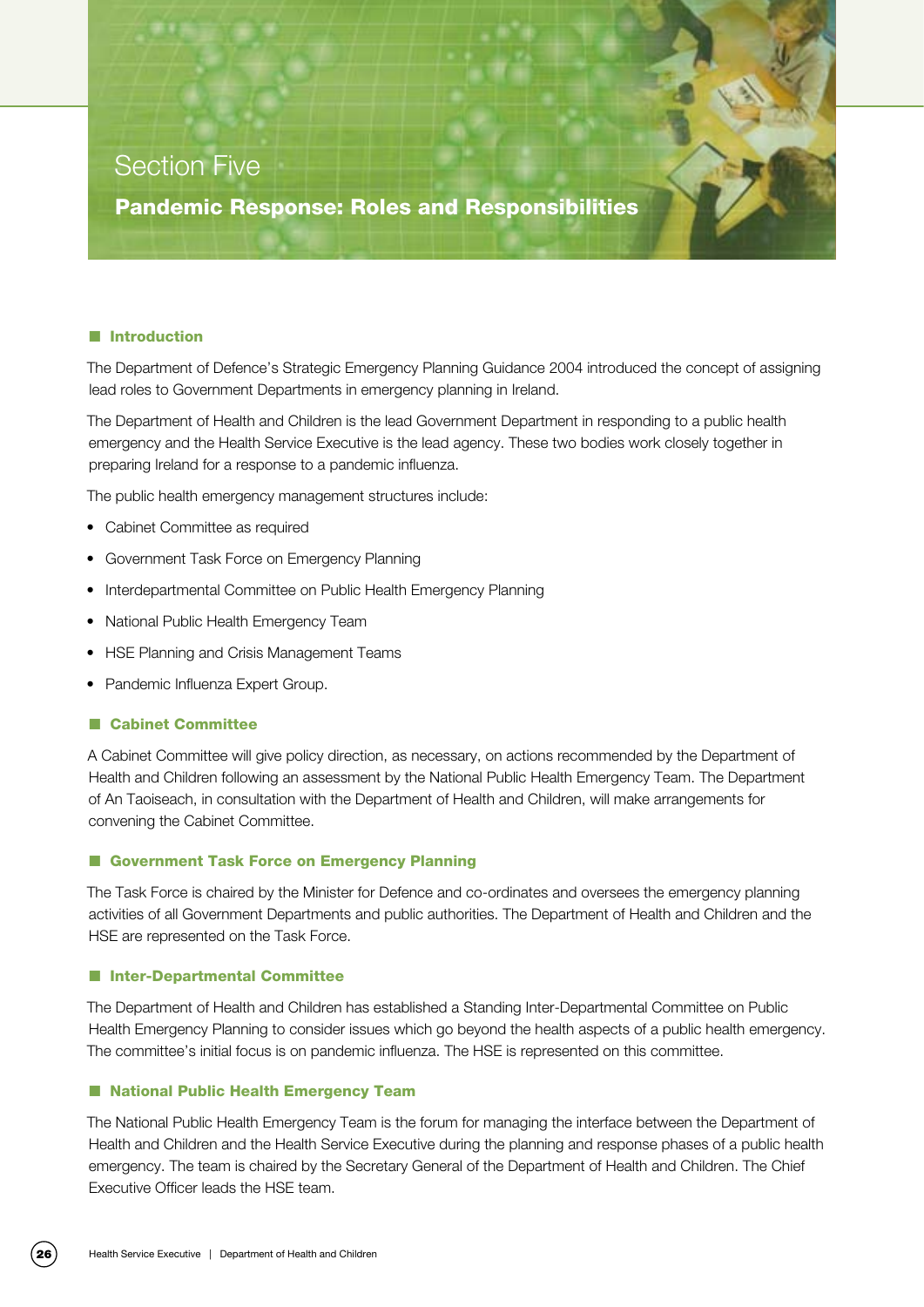

#### **n HSE Planning and Crisis Management Teams**

National/Area Planning and Crisis Management Teams have been established to prepare for and manage the HSE's response to an influenza pandemic.

#### ■ Pandemic Influenza Expert Group

This group provides expert advice to the Minister for Health and Children and the HSE. It provides authoritative information on pandemic influenza and clinical guidance and public health advice to health professionals and others involved in pandemic influenza preparedness and response.

The current expert guidance is contained in *Pandemic Influenza Preparedness for Ireland : Advice of the Pandemic Influenza Expert Group*.

#### **n** International Context

Ireland works closely with international bodies on pandemic preparedness activities. These include the European Commission, the European Centre for Disease Prevention and Control, and the World Health Organization.

Work is ongoing with the United Kingdom on coordinated communications strategies and with Northern Ireland on cross-border issues in relation to pandemic influenza.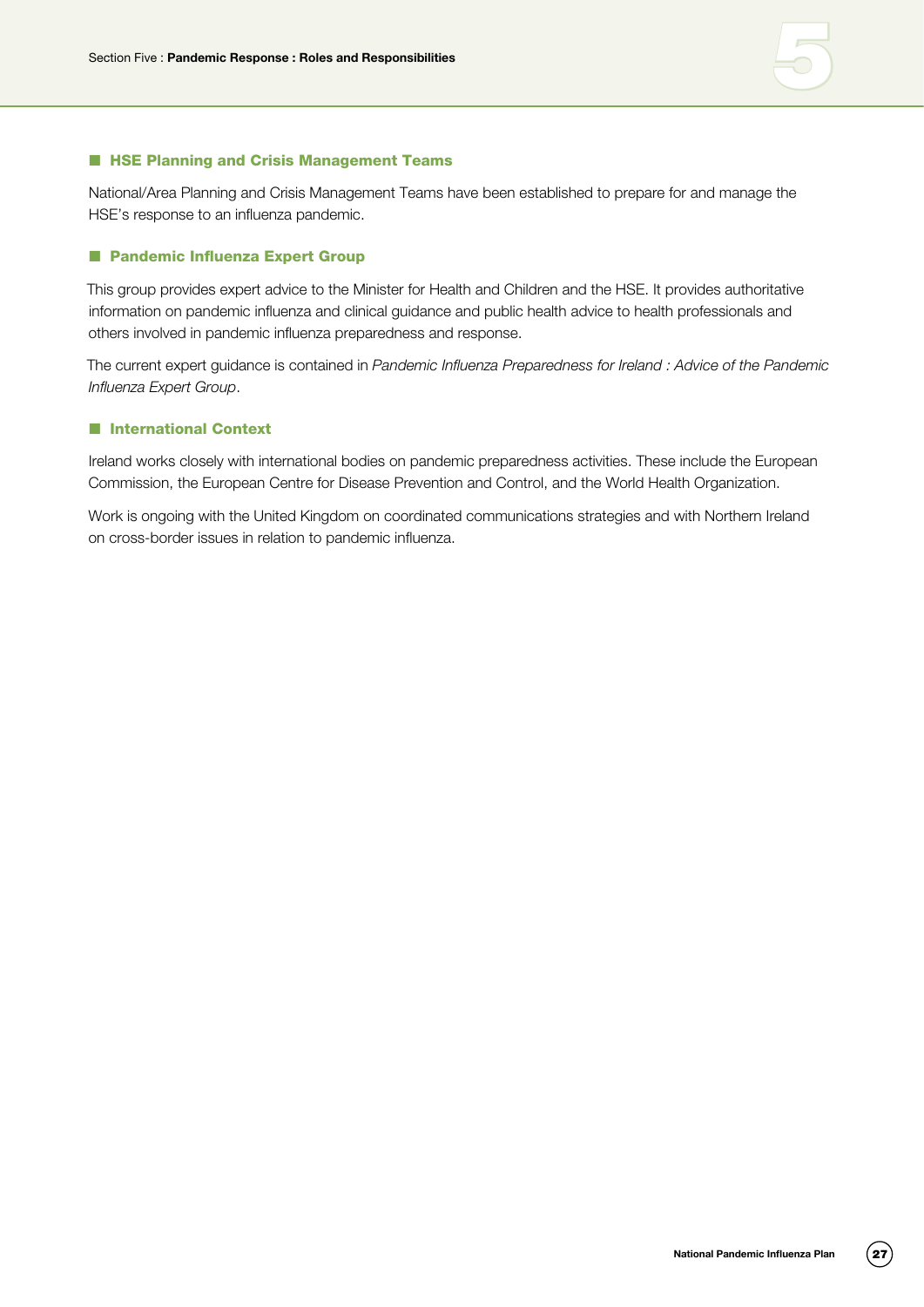# Section Six

#### Pandemic Influenza Legal Issues

A number of legal issues may arise from the public health management of pandemic influenza. The Department of Health and Children is considering these issues.

The World Health Organization has identified and categorised non-pharmaceutical public health interventions as follows:

- 1. Information for the public, communications
- 2. Measures to reduce the risk of cases transmitting infection to others
- 3. Measures to reduce the risk that contacts of cases transmit infection
- 4. Measures to increase social distance e.g. school closures
- 5. Measures to decrease the time gap between symptom onset and patient isolation
- 6. Disinfection measures
- 7. Measures for people entering or exiting an infected area within a country
- 8. Measures at borders for people entering or exiting a country
- 9. Measures at borders for international travellers coming from or going to affected areas
- 10. Entry screening
- 11. Exit screening
- 12. Measures for travellers on board ships or planes coming from affected areas.

The Influenza Pandemic Expert Group used these categories when considering possible public health interventions for use in Ireland.

#### **n** International Measures

The measures numbered 8 to 12 above are international measures. Our approach to them will be influenced by international commitments, such as the International Health Regulations (IHR), and by advice from the World Health Organization and the European Union.

The 2005 IHR will become effective in June 2007. Their aim is to protect people as far as possible against the international spread of diseases while minimising interference with world travel and trade. Ireland has already put considerable resources in place for the implementation of the IHR. We expect to be fully compliant with the regulations by June 2007.

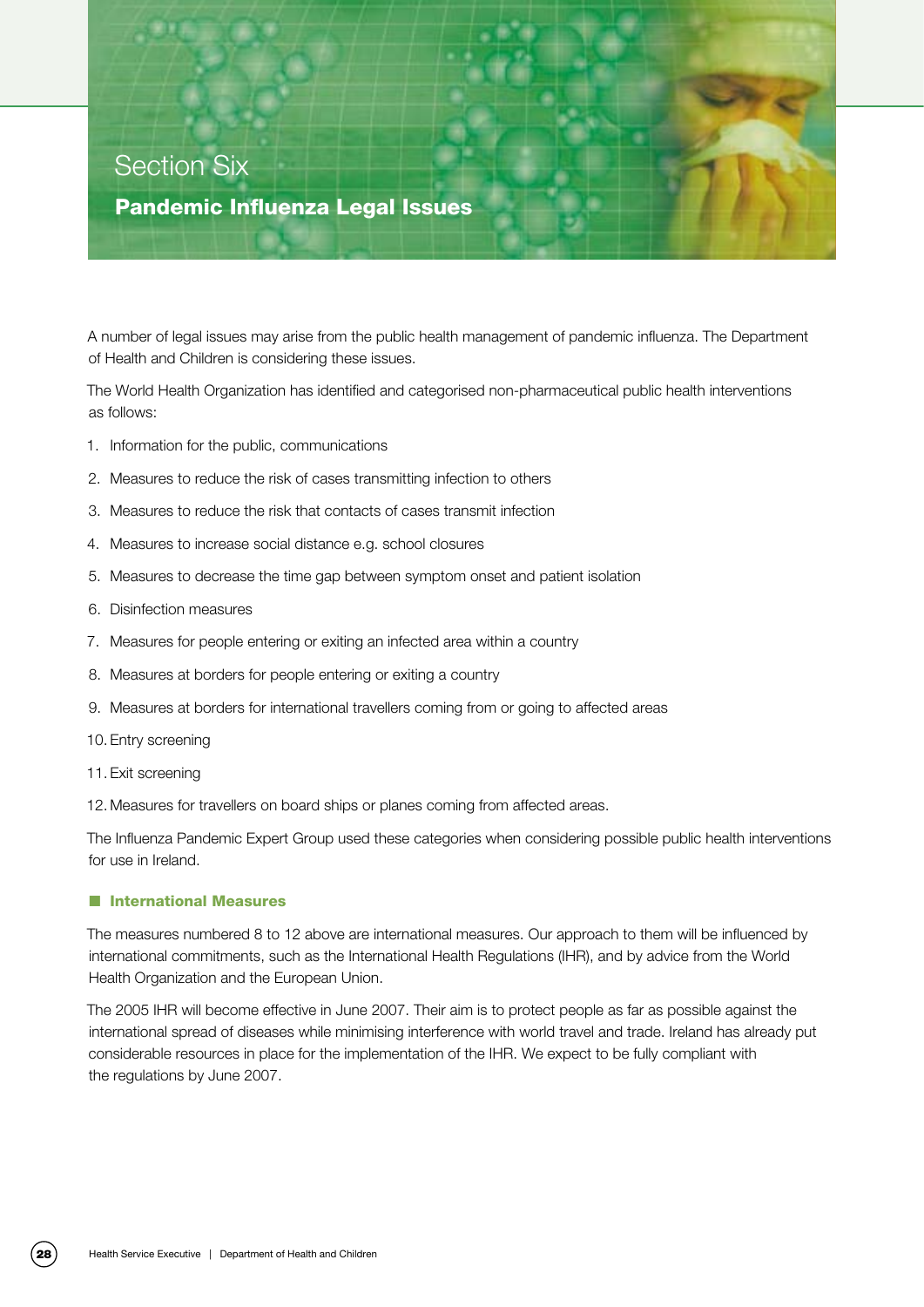

#### **National Measures**

Some of the measures aimed at preventing infection and increasing social distance have legal implications. A number of existing legal provisions deal with infectious diseases and the extent to which these meet needs in relation to pandemic influenza is being examined.

For instance, part IV of the Health Act 1947 (sections 29 to 45) deals with infectious diseases. Section 31 gives power to the Minister to make regulations to prevent the spread of an infectious disease and to treat people suffering from infectious disease. The regulations envisaged by the Act include:

- Compulsory notification of all suspected cases of the virus
- • Requirement for adults and children to submit to examination, vaccination, immunisation and the taking of bloods and other specimens for examination and investigation
- Requirement for adults and children to stay in their homes
- Prohibition on sending children to school.

As a first step, the Infectious Disease Regulations are being amended to include pandemic influenza in the list of notifiable diseases.

Examination of legal issues in relation to pandemic influenza is continuing.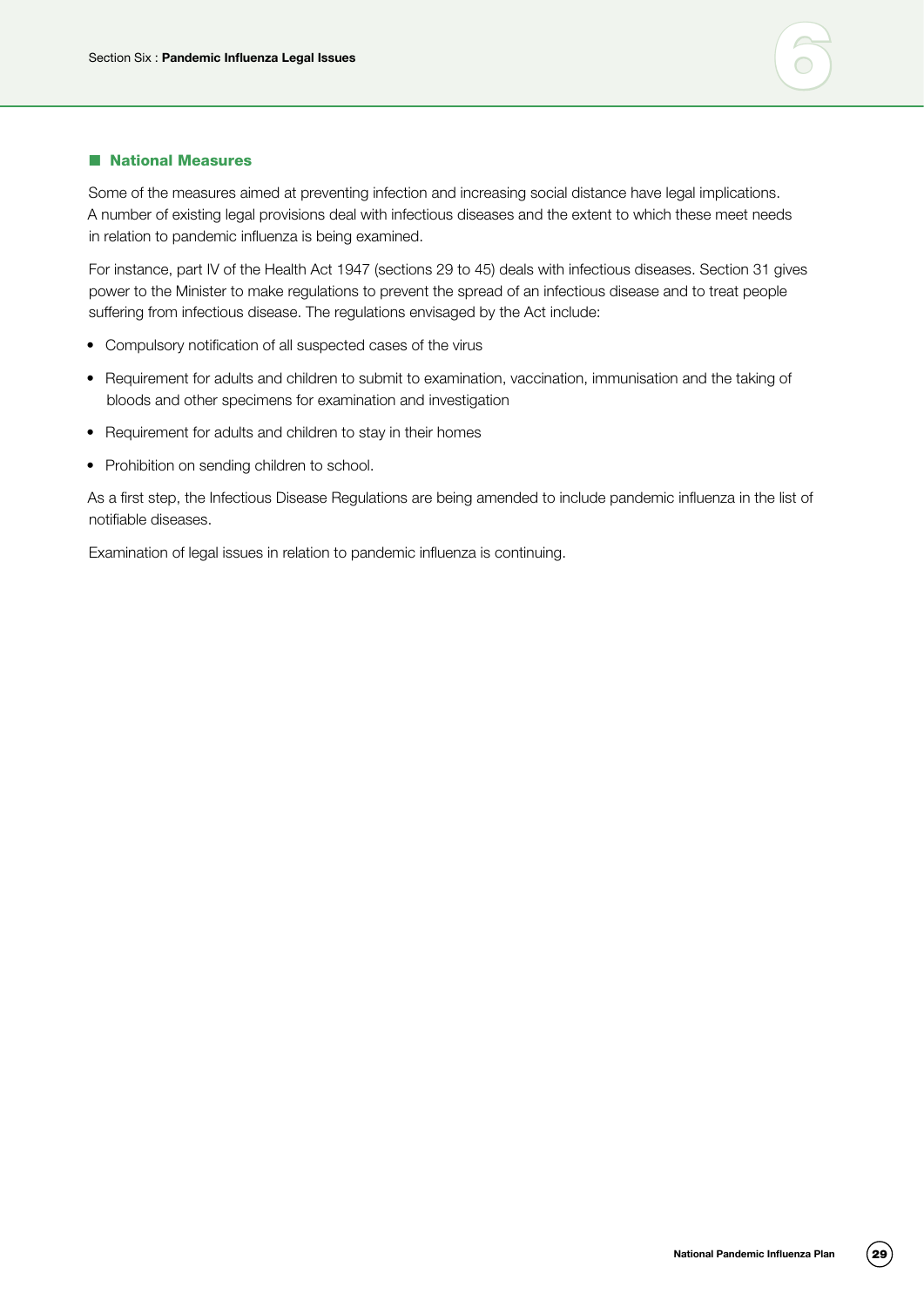

This plan focuses mainly on the health response to an influenza pandemic, however pandemic planning is not solely a public health issue. It is of concern to everyone and will require a co-ordinated response from all Government departments and all sectors of society.

The Department of Health and Children has established a Standing Inter-Departmental Committee on Public Health Emergency Planning to consider issues which go beyond the health aspects of an influenza pandemic. These include border controls and suspension of travel, travel advice, school closures, suspension of other gatherings, possible security issues.

All organisations, including those in the private sector, need to consider the implications of an influenza pandemic for their business and make business continuity plans.

The following key points need to be addressed in business continuity plans:

- 1. Identify those essential functions and posts, and perhaps individuals, whose absence would place business continuity at particular risk
- 2. Put in place measures to maintain core business activities for several weeks with high levels of staff absenteeism
- 3. Identify which services could be curtailed or closed down during all, or the most intense period, of the pandemic
- 4. Make sure the business continues to meet its health and safety responsibilities to employees
- 5. Identify inter-dependencies between organisations and make sure they are resilient. For example, suppliers delivering services under contract should have arrangements in place to continue to provide their service
- 6. Consider how customer needs might be different during a pandemic.
- 7. Support Government and health service efforts to reduce the impact of the pandemic by:
	- a. taking all reasonable steps to make sure that employees who are ill or think they are ill are encouraged not to come to work
	- b. ensuring that employees are aware of official advice on how to reduce the risk of infection during a pandemic. (This will be available as part of the HSE communications plan during a pandemic)
	- c. ensuring that adequate hygiene (e.g. hand-washing) facilities are routinely available.

#### **n** Absence from Work

During a pandemic, staff will be absent from work:

- if they are ill with influenza. Current expert advice is that people ill with influenza should be isolated (and so they will not be available for work) for at least seven days.
- or if they need to care for others who are ill with influenza.

At the core of business continuity planning should be an estimate of the number of staff likely to be absent from work at the peak of the pandemic.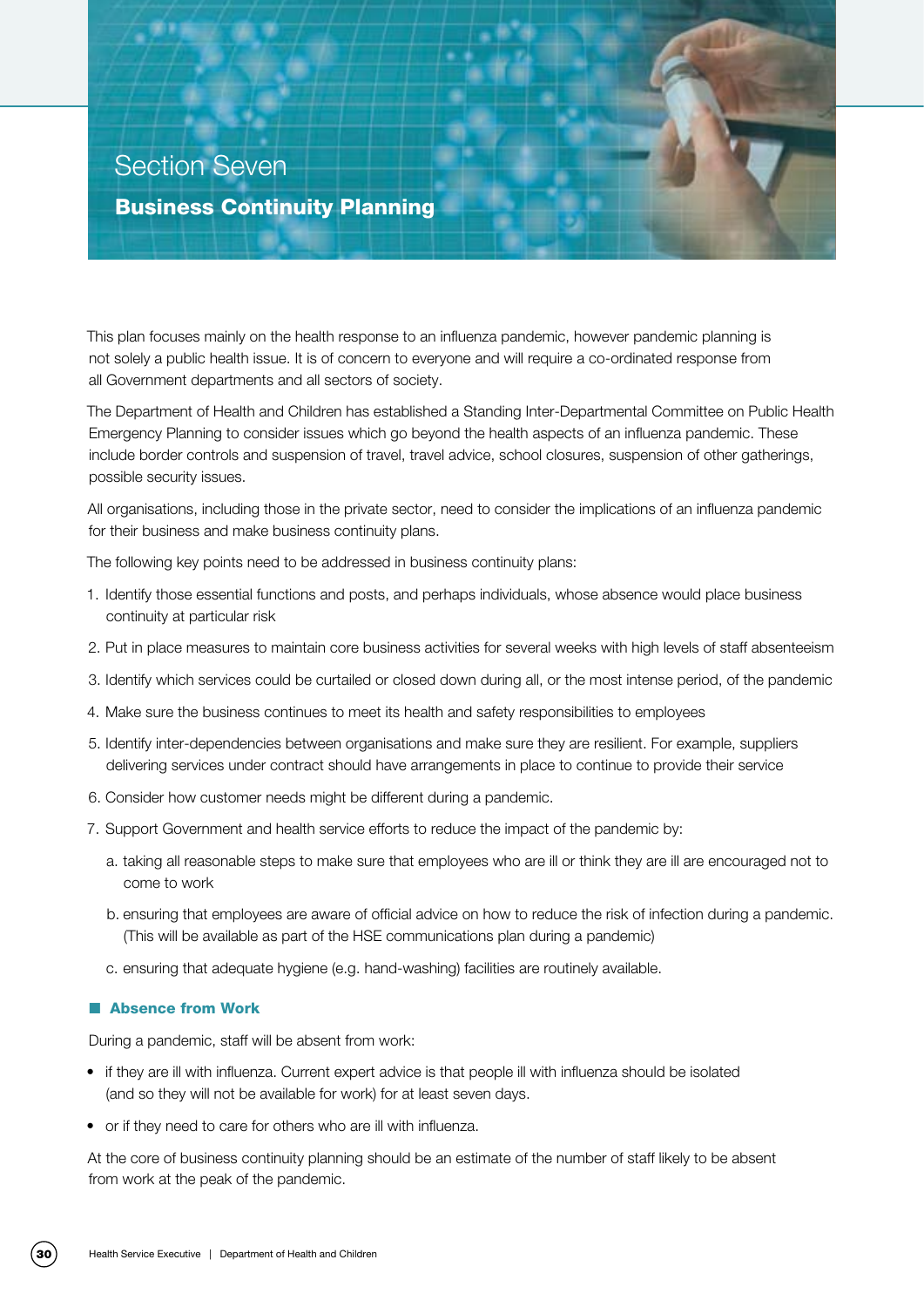Estimates of likely levels of absence from work caused by influenza or by the need to care for others ill with influenza are set out in Table 2 against a range of assumptions on the clinical attack rate of the pandemic virus. This table has been extracted from the UK Cabinet Office Guidance: Contingency planning for a possible influenza pandemic (2006).

#### *Table 2 Estimates of likely levels of absence from work (% of total workforce) during an influenza pandemic*

|                                                             | Clinical attack rate |     |     |
|-------------------------------------------------------------|----------------------|-----|-----|
|                                                             | 10%                  | 25% | 50% |
| Large organisation or unit                                  |                      |     |     |
| % of people ill at peak                                     | 2%                   | 5%  | 10% |
| % of people ill & carers taking time off at peak            | 3%                   | 7%  | 15% |
| Small organisation or unit*                                 |                      |     |     |
| % of people ill and carers taking time off at peak          | 6%                   | 14% | 30% |
| Cumulative total of those ill over whole period of pandemic | 10%                  | 25% | 50% |

*\* A small organisation or unit can be defined as a group of up to 15 people*

Small organisations and small teams within larger organisations may experience higher rates of staff absence at the peak of a pandemic than large organisations or large teams.

The figures illustrated in **Table 2** do not include 'normal' absenteeism levels, people taking time off due to family bereavement or the psychosocial impact of pandemic. To estimate the total number of staff likely to be absent from work at the peak of a pandemic, employers should add data appropriate to their circumstances on the:

- average number of staff 'normally' absent from work
- nature of their business and their employment practices.

Absentee rates could be higher if the nature of the virus means that people take longer to recover from infection than assumed, or if some age groups are affected more severely than others.

In reality, clinical attack rates and death rates are likely to vary across age-groups. If mostly working age adults are affected, this will have a greater impact on the provision of services and on business continuity. If children and older people are those most affected, this will place a greater burden on the health services.

Furthermore, different parts of the country may be affected by the pandemic at different times. Therefore, plans will need to consider the possibility of staff re-deployment from one area to another, for instance after they have recovered from influenza and are immune.

The Department of Enterprise, Trade and Employment, through Forfás, has commissioned a study to assess the impact on enterprise of an influenza pandemic. It is hoped that this work will lead to the compilation of a generic checklist of actions needed for business contingency planning.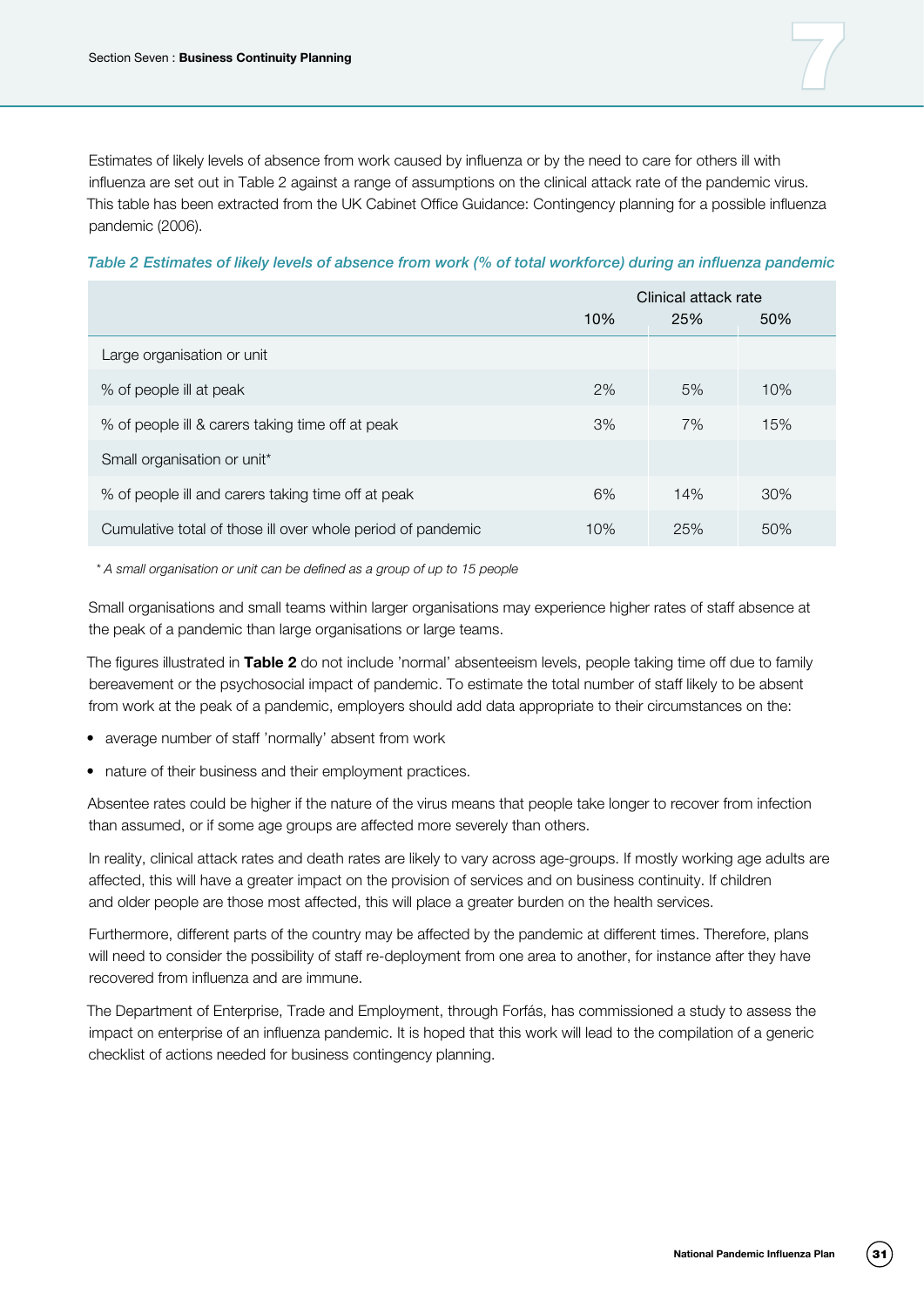# Section Eight Additional Information

This document has given you information about pandemic influenza, including what you need to do if there is a pandemic.

We have also outlined the measures taken by the Government and the health services to prepare for, and deal with, a worldwide influenza pandemic.

This *National Pandemic Influenza Plan* is available on-line on the websites of the **Department of Health and Children** (*www.dohc.ie*) and the **Health Service Executive** (*www.hse.ie)*.

It will be reviewed and updated as necessary. Any additional information will be posted on-line at *www.dohc.ie/issues/flu\_pandemic/* and *www.hse.ie*

Further information about pandemic flu and avian flu (bird flu) is available on the following websites:

**World Health Organization**  *www.who.int/en/*

**World Organisation for Animal Health**  *www.oie.int/eng/en\_index.htm*

**Food and Agriculture Organization of the United Nations** *www.fao.org/ag/againfo/subjects/en/health/diseases-cards/special\_avian.html*

#### **European Commission**

*www.ec.europa.eu/health/ph\_threats/com/Influenza/influenza\_en.htm*

#### **European Centre for Disease Prevention and Control**

*www.ecdc.eu.int/*

**Department of Agriculture and Food**  *www.agriculture.gov.ie/*

**Food Safety Authority of Ireland**  *www.fsai.ie/*

**HSE Health Protection Surveillance Centre**  *www.hpsc.ie*

*Safe***food (Food Safety Promotion Board)**  *www.safefoodonline.ie/*